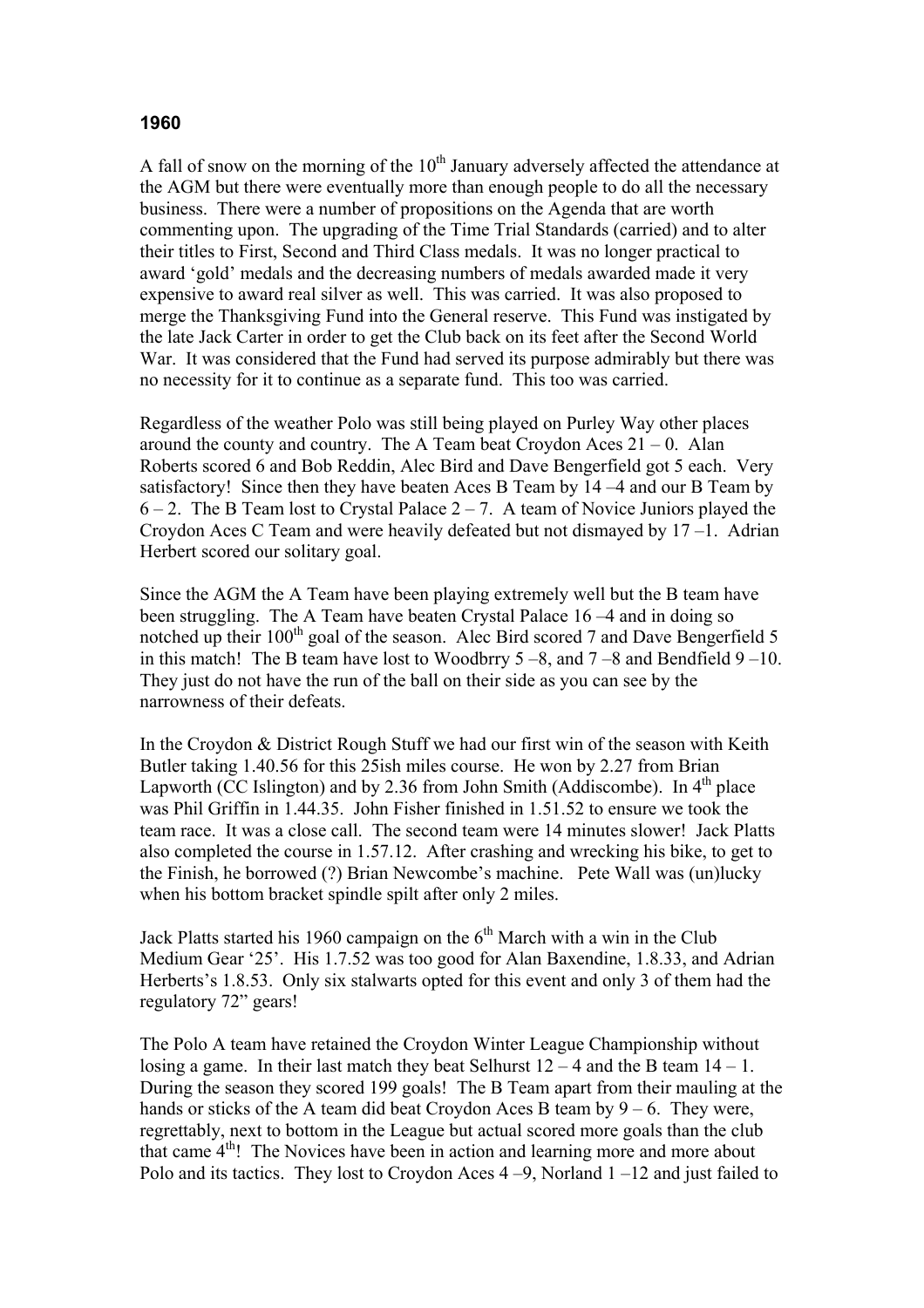hold Woodberry going down 5–6. In the Novices League they were last but did at least manage to win one match. As a bonus the A team also won the handicap section of the League so they really played above themselves this winter. As things turned out they were not awarded the Cup for this as no team is allowed to win both sections! Best Scorers were Alec Bird, 69, Bob Reddin, 59, and Dave Bengerfield, 47. In the B team Reg Wilson was best scorer with 24 goals, Pete Wall had 20 and Richard Ongley 18.

Jack Platts went back north of the river for the North Road Hardriders and returned with his best ever time over that course of 1.15.50. Nearer home in the St. Christophers '25' Pete Wall finished in 1.11.21 and newcomer Alan Symonds 1.16.19 with  $4\frac{1}{2}$  minutes added for a late start. On the same day,  $28^{th}$  February, we had two riders in the Croydon Premier road race on the Ashdown Forest Circuit. John Fisher attacked and was away for the nearly the whole race with Jim Hinds (RAF CA). They were, caught a few miles from the Finish, by a small group containing Gerry Pearl. Gerry beat John to get  $5<sup>th</sup>$  place and collect 2 points for his future upgrading.

Les Black, Chris Gray and Gerry Pearl rode the Portsmouth Command Team Time Trial over 42 miles and came  $5<sup>th</sup>$  with 1.46.41.

In the SCCU '25' Jack Platts was in fine form coming home in 1.3.31 only a few seconds slower than his best ever. In the Bromley RC Hilly '25' John Fisher,  $(1.11.09$  and actually 3<sup>rd</sup> fastest on the morning), and Phil Griffin (1.18.53) were disqualified for going off course. It would appear that the course took a left fork at a village green where the priority was on the right fork. There was no marshal at the junction and some riders kept to the priority road, realised their mistake and cut back onto the correct course by using the connecting road at the back of the green. (It is actually written in the Rules that the onus of keeping to the correct course is on the rider so you cannot blame missing marshals). However if the club had someone available to check the numbers of those going wrong to disqualify them that person could have stood at the apex of the fork to ensure everyone went the correct way. Unfortunately there are a number of very small minded people in the bike game and 6 riders were disqualified. Alan Symonds kept to the correct course and finished in 1.22.12.

Three Paragon riders rode the Kentish Whs Novices'25' on a morning that would discourage racing rather than attracting young riders. Ray Brake was our fastest man in  $7<sup>th</sup>$  place with a 1.6.32 whilst Mick Ward did 1.10.02 and Laurie Watkins 1.11.19.

After getting both teams to the Final of the Surrey Cup the Polo lads thought that this year it was going to be a 'doddle'. Unfortunately they counted their chickens before they were hatched. The results of all matches in this Tournament depend upon handicap scores and after our teams performances in the Winter League the Handicapper was granting no favours. Consequently both A and B Teams lost in the Semi-finals even though the A team 'won' their match.

The Mayor of Croydon had the honour to start our Brighton Trophy Grand Prix race from Purley Way. John Finch (Ross Whs) took the first prime on Caterham By-pass but the field remained grouped.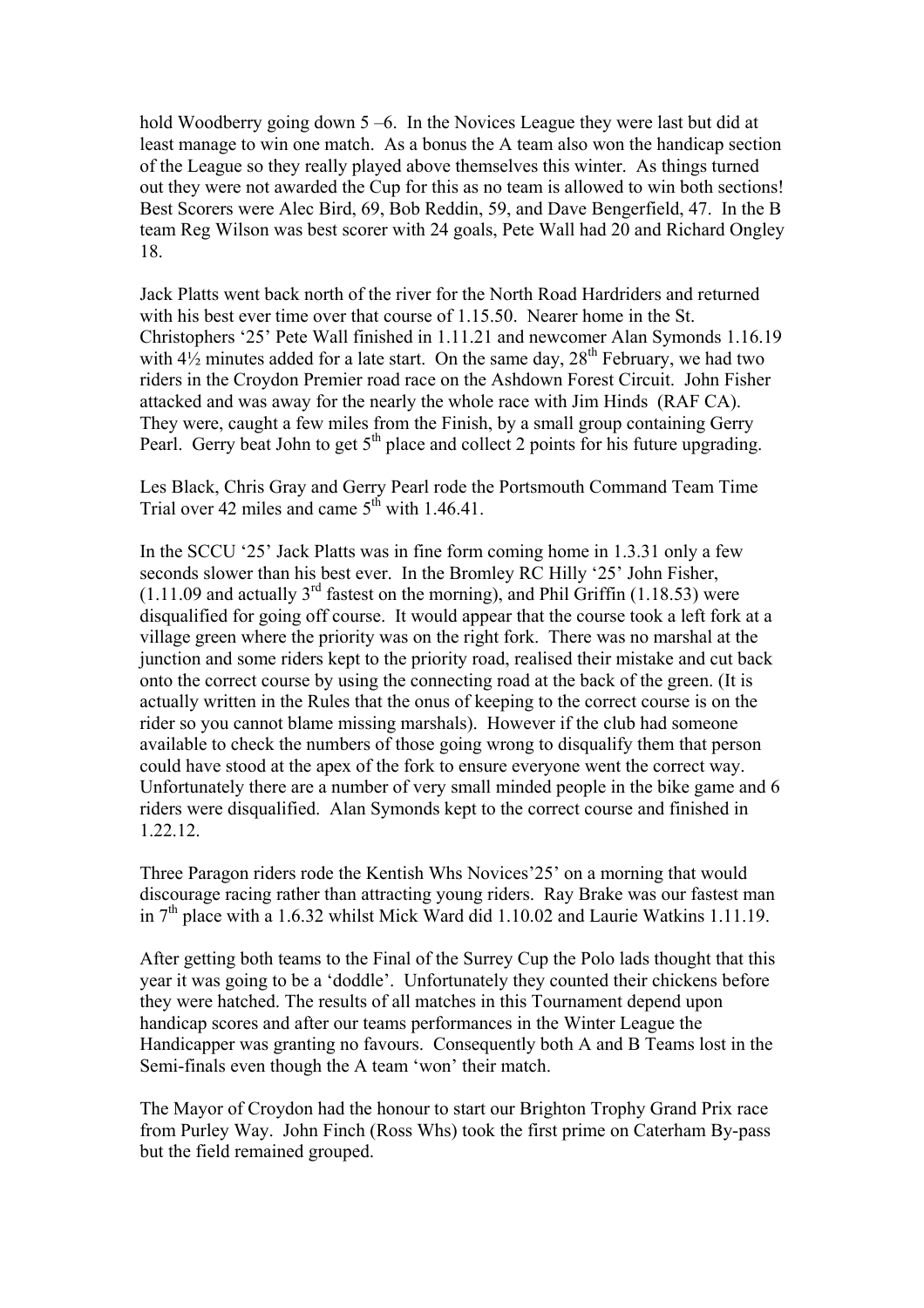

*The bunch approaching the first prime on Caterham By-pass* 

The second prime on 'The Wall' was taken by Norman Hill (Kentish Whs) and on the descent a small group got clear and built up a 2½ minutes advantage. The bunch eventually reacted and by Polegate the field was altogether again. Robin Buchan showed his strength on the next climb as he won the Jevington prime and went on in a solo effort. A chasing group containing Keith Butler linked up with Robin but traffic in Newhaven enabled the bunch to reel them in. John Clarey (Cambrian) took the prime out of Newhaven and over the top a group of eight detached themselves. The resulting chase splintered the field. Nearing Saltdean Roger Munns (Zeus) attacked opening up a 20 second lead over his nearest chasers. Try as they could they were unable to close the gap so Munns crossed the line to win after riding the 75 miles in 2 hours and 55 minutes. Twenty-one seconds behind came the chasers with John Clarey getting  $2<sup>nd</sup>$  place from Gil Taylor (Birmingham Premier). Robin Buchan was  $6<sup>th</sup>$ . Keith Butler had an attack of cramp and finished with the  $6<sup>th</sup>$  group (!) in 25<sup>th</sup> place some 1.42 behind the winner. Gerry Pearl was  $27<sup>th</sup>$ .



*Brighton Trophy RR winner - Roger Munns*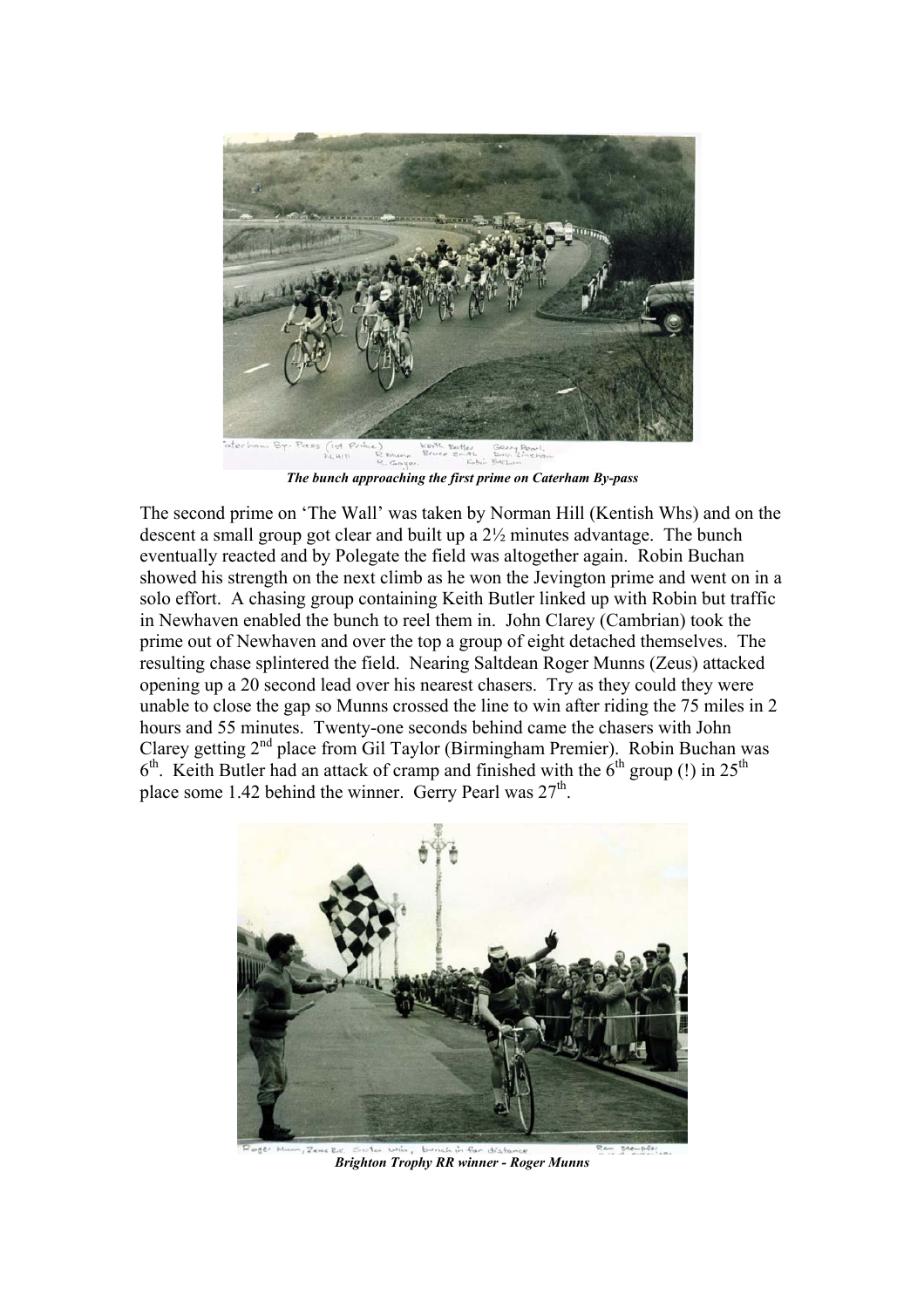A better entry was received for the Jim Fox '25' when 27 put their names down of whom 24 started and 22 finished. This was the highest entry for the event since 1925! Robin Buchan was in fine form hammering around the course in 1.1.27. In  $2<sup>nd</sup>$  place were John Fisher, 1.2.14 and  $3^{rd}$  Alan Sturgess 1.2.40. Ray Brake had been given  $6\frac{1}{2}$ minutes handicap and he made full use of it. His 1.5.07 made a 58.37 and a handicap win by 1.37. Steve Kenderdine collected  $2<sup>nd</sup>$  on handicap, 1.0.14, after making an incorrect gear selection. He rode a 94" fixed that morning. John Fisher came  $3<sup>rd</sup>$  on handicap with 1.1.14.

Robin Buchan won his first open time trial of the year when he finished the Clarence Whs '25' in 1.0.55. Alan Sturgess clocked 1.2.37 but the hoped for team race did not materialise as Chris Gray punctured and took 1.7.40 to cover the distance. Down in Kent Jack Platts came  $10^{th}$  in the Hadrian '25' with a 1.5.24 with Alan Symonds coming in with a 1.13.08. In the Apollo '25' Ray Brake improved to  $1.5.00$  for  $4<sup>th</sup>$ place, John McNee clocked 1.5.53, Pete Wall 1.13.33 and Harry Patmore 1.14.22.

According to the Blah April  $10<sup>th</sup>$  was a good day to stay in bed as a howling gale was blowing. In the famous Forest '25' Robin Buchan and Alan Sturgess were within seconds of the leaders at the turn but both punctured on the way back. Alan clocked 1.6.03; Robin 1.8.09 whilst John Fisher got round without deflation problems but could only manage a 1.6.24. Three men were in the Bec '25' and here Chris Gray did 1.6.33, Brian Newcombe 1.7.40 and John Pocock 1.8.10. We had two riders in the Delta Longmarkers where Mick Ward recorded 1.14.22 and Keith Wood 1.18.48 and another rider in the VTTA '25' where Harry Patmore finished in 1.14.49. Not a day for personal bests! Keith Butler came  $6<sup>th</sup>$  in the Croydon Advertiser road race. This was quite a good ride as he split a cog. On the blocks ridden in 1960 this meant that the outside cogs would tighten up on the inner thus the 14 would squeeze the 16 against the 18 taking all three out of action. Thus Keith was left with a 13 and a 20 cog to go with his 47 and 50 chain rings. This system was quite suitable for climbing hills or sprinting but left a lot to be desired on the flatter parts. He missed the vital move on the climb from Westerham to Botley Farm because of this but hung onto the bunch to win the sprint.

Robin Buchan won the Fountain '25' on the  $17<sup>th</sup>$  April with a 59.02 beating Ken Craven (Crescent). On paper he won by just two seconds but reality it could have been much longer as he was stopped by the Police for riding on the crown of the road and lost at least a minute! Alan Sturgess finished in1.2.51 and Alan Symonds 1.9.42. Unfortunately Chris Gray failed to start thus depriving us of a Team race. John Fisher came  $9<sup>th</sup>$  in the Charlotteville '50' with a 2.7.18. On the Easter Monday John Fisher recorded a 1.2.22 in the Actonia '25' and Alan Sturgess did 1.3.40.

On the 24th April the Juniors had a 10 miles Time trial. Big Steve Kenderdine won in 25.42 to beat Adrian Herbert, 26.13, and Laurie Watkins 26.43. Robin Buchan came  $2<sup>nd</sup>$  in the Marsh '25' in 59.03 behind Alf Engers (Barnet). Alan Sturgess recorded 1.2.40 and Bruce Smith 1.4.56. We also had 6 finishers in the SCCU '50' but no one won any prizes. John Fisher was our fastest with 2.12.51, Phil Griffin 2.15.47, John Pocock 2.18.43, Brian Newcombe 2.19.57, Pete Wall 2.30.59 and Brian Vallack 2.31.09. Both these two found the Horsham leg just one leg too far! Ray Brake came 4th in the Ravensbury '25' with a 1.6.52 whilst John McNee did 1.8.38 and Harry Patmore 1.13.35. Laurie Watkins came in with a 55.15 but he had gone off course!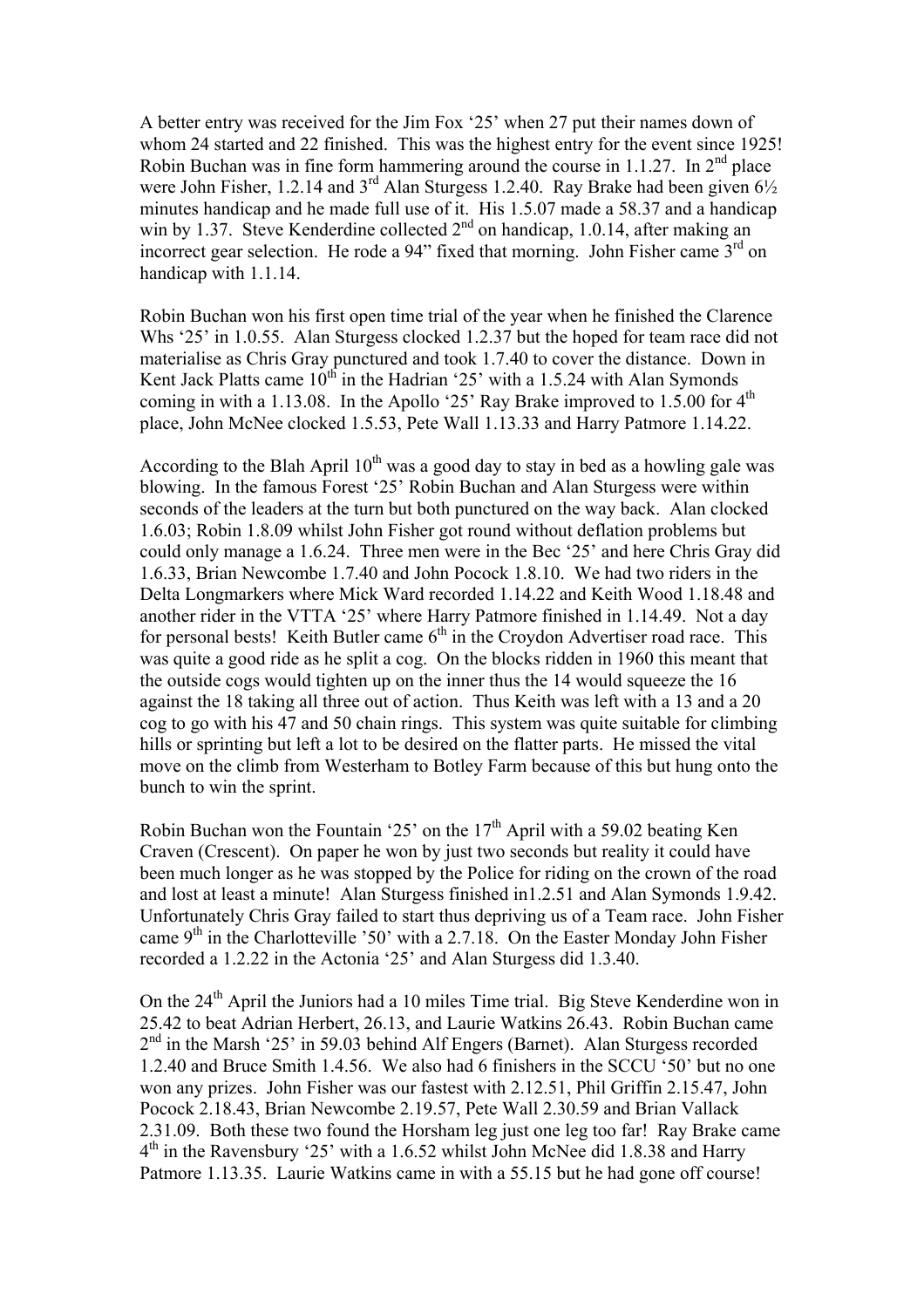Jack Platts took Alan Symonds back over the river for the North Midds & Herts '25' where they finished with 1.5.18 and 1.8.28 respectively.

The Dave London Trophy '30' attracted some 20 entries the fastest of these, and winning his first Club Event, being Alan Bristow in 1.17.07 beating Tony Kerss by 44" and Bruce Smith by 1.11. Unfortunately Alan did not do quite enough to win the Dave London Trophy. To say it was close is an understatement. Eight riders finished within 59 seconds. That is superb handicapping. Mark Fisher actually won the 'Pot' with 1.14.16. Steve Kenderdine followed him with 1.14.30, Alan Bristow 1.14.37, Phil Griffin 1.14.42, Adrian Herbert 1.14.48, Ray Brake 1.15.08, John McNee 1.15.14 and Brian Vallack 1.15.15. Laurie Watkins was surprising placed last with a 1.34.18 however during the post-race discussions it emerged that he had ignored the marshals at the proper turn but had carried on to Horsham Station where he did encircled the roundabout there!

On the 1<sup>st</sup> May the Time Trial round of the London Region Individual Pursuit was run-off. Alan Sturgess was 2<sup>nd</sup> fastest with a 5.23.6 and John Fisher also qualified with a 5.29.6. Both of them went through the 2<sup>nd</sup> round with John Fisher beating Dennis Tarr (De Laune). In the Team Competition Robin Buchan, Alan Sturgess, John Fisher and Wally Happy were 3<sup>rd</sup> fastest qualifiers with a 5.6.4

Robin Buchan was not too pleased with a marshal on the course of the West Kent '25'. The marshal had not indicated very clearly which way to go and Robin had started to go the wrong way and had to turn round. As he won the event with a 1.0.11 one would have thought that that was satisfaction enough for Robin but the West Kent had put up a special and respectable (for 1960) prize for the first person to beat the hour on that course. Robin did like to take home the pennies! Our other riders were John Fisher 1.3.09 (5<sup>th</sup> place), Alan Sturgess 1.3.42 and John Pocock 1.7.01. We did win the Team race.

Nine riders entered for the Walter Moon '50' on  $2<sup>nd</sup>$  May. John Fisher was fastest with 2.8.11 with Ray Brake  $4<sup>th</sup>$  in 2.11.37, and Phil Griffin on 2.12.30. The Moon Trophy, of course, is decided on handicap times and our best riders on handicap were – Ray Brake 2.3.07, Pete Wall 2.6.59 Alan Symonds 2.7.02 and Laurie Parker 2.7.17. This enabled the Paragon to collect  $2<sup>nd</sup>$  prize in the Team event.

The Polo lads are working on three fronts. The National League (Northern Section), the National League (Southern Section) and the Croydon Mid-week League. In the National League (Northern) wherein the A team play they have lost to Solihull  $3 - 9$ probably because Bob Reddin was unable to play but beat Uxbridge 14 – 4 and Solihull B 15 –4. The B Team play in the Southern Section and they have lost to Croydon Aces  $2 - 9$  and drawn with Norland  $4 - 4$ . In the Midweek League The A team beat Crystal Palace  $18 - 6$ . The B team have beaten Bendfield  $2 - 1$  but lost to Crystal palace  $6 - 11$ . In the English Cup Round 1 the Paragon beat Woodberry Down 16 –3.

The A Team is made up from Alan Roberts, Alec Bird, Dave Bengerfield, Reg Wilson, Pete Durbin and Bob Reddin. The B Team is selected from Mervyn Dyer, John Dyer, George Ongley, Pete Wall, Alan Bromley, Charlie Watkins, Richard Ongley and Laurie Watkins.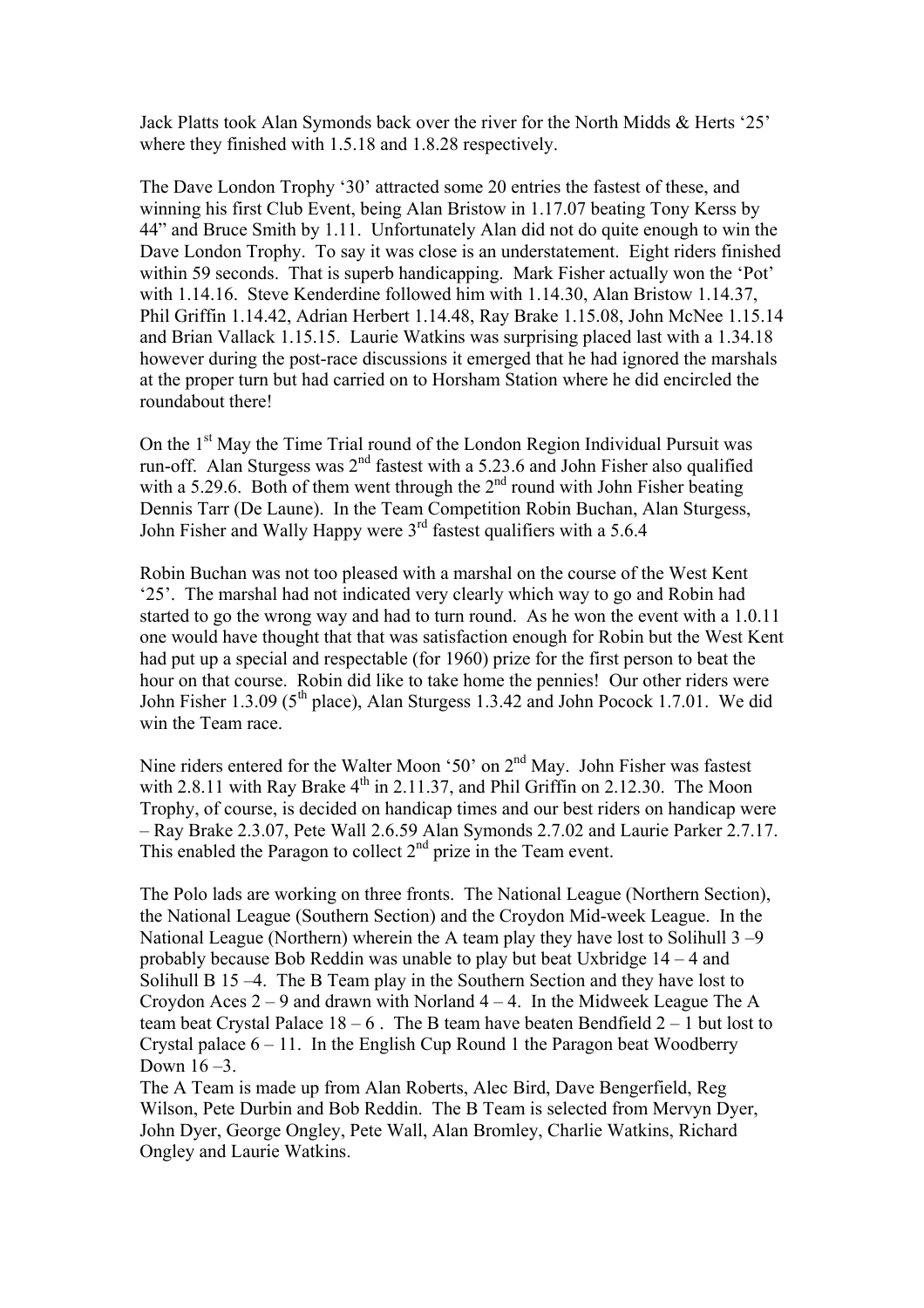Robin Buchan's name has been placed on the short list for the Rome Olympics Track Team and has shown good form in the trials. He also appeared on BBC in action!

John Fisher got under the hour in the De Laune '25' with a 59.48, Alan Sturgess was also well up with a 1.0.22 but Tony Kerss was disappointed with his 1.5.00. In the High Wycombe '25' Chris Gray finished in 1.1.19 and Alan Bristow 1.2.53. Ray Brake improved to a 1.4.41 in the Eclipse '25' and in the same event John McNee did 1.5.43 (15" late start) and Pete Wall 1.11.55 (30" late start). Jack Platts clocked 1.4.55 and Brian Newcombe 1.7.49 in the St Christopher's '25'. Phil Griffin took in the Ravensbury road race on the Chobham circuit over 84 miles and came in a creditable 5<sup>th</sup>.

On the new Welwyn Track Robin Buchan was in fine form to beat Ken Craven (Crescent) in the 10 minute Pursuit winning by 60 yards and covering 4 miles and 1040 yards in the time. He then teamed up with Mike Gambrill (Clarence) to win the 30 minutes Madison.

On May 15<sup>th</sup> Keith Butler was our fastest man in the Glade '50' with a 2.2.31. Alan Sturgess improved 4 minutes to bring his best time down to 2.3.28 and John Fisher improved 1½ minutes for a 2.4.35. The only disappointment was that we missed the Team race by a handful of seconds. Chris Gray came  $4<sup>th</sup>$  in the Addiscombe '50' with a 2.4.33. Alan Bristow improved to a 2.9.02, Phil Griffin came back with a 2.11.14, John Pocock clocked a 2.13.22 and Brian Newcombe 2.20.21. Harry Patmore finished near the front of the field with a 1.9.30 in the VTTA '25' on the Portsmouth Road whilst Wally Happy also improved his 50 time with a 2.8.15 in the Wessex event.

On the Monday at Herne Hill Keith Butler won the 5 miles Points race and Robin Buchan came  $2<sup>nd</sup>$  in the 5 miles Scratch. At the Dulwich Paragon Meeting Robin Buchan, once again paired up with Mike Gambrill, rode the 9 laps double harness Pursuit. They had a very tough race and went down by 0.8 of a second to John Woodburn and Alf Engers (Barnet).

Alan Sturgess, Chris Gray and Les Black finished  $4<sup>th</sup>$  with 1.33.43 in the Antelope Team Time Trial. It could have been quicker but Les collected a slow puncture and had to ride a little circumspectly around the bends. Robin Buchan was also riding but in an Olympic Possibles Team but they were beset with problems including a stop of 5 minutes.

It was an excellent evening for Paragon members in this week's Monday Competition. Alan Sturgess won the 550 yards handicap with Robin Buchan in  $2<sup>nd</sup>$ place. Alan joined with Dennis Tarr (De Laune) to win the 9 laps double harness Pursuit. Robin won the 10 laps point to point with John Fisher  $3^{rd}$ . To round off the evening Alan then came 2<sup>nd</sup> in the 5 miles scratch but took the lap award.

At Whitsun Keith Butler rode the Whitewebbs 2-day with John Pocock. On Stage 1 Keith got away with seven man break near the end of the race and crossed the line in  $4<sup>th</sup>$  place. John Pocock finished in the bunch. Stage 2 was a hilly time trial over a 26 miles course. Keith came 2<sup>nd</sup> in 1.4.30 and took the race leaders Jersey. John, who had left too late for breakfast, collected a fine dose of the 'bonk' and finished well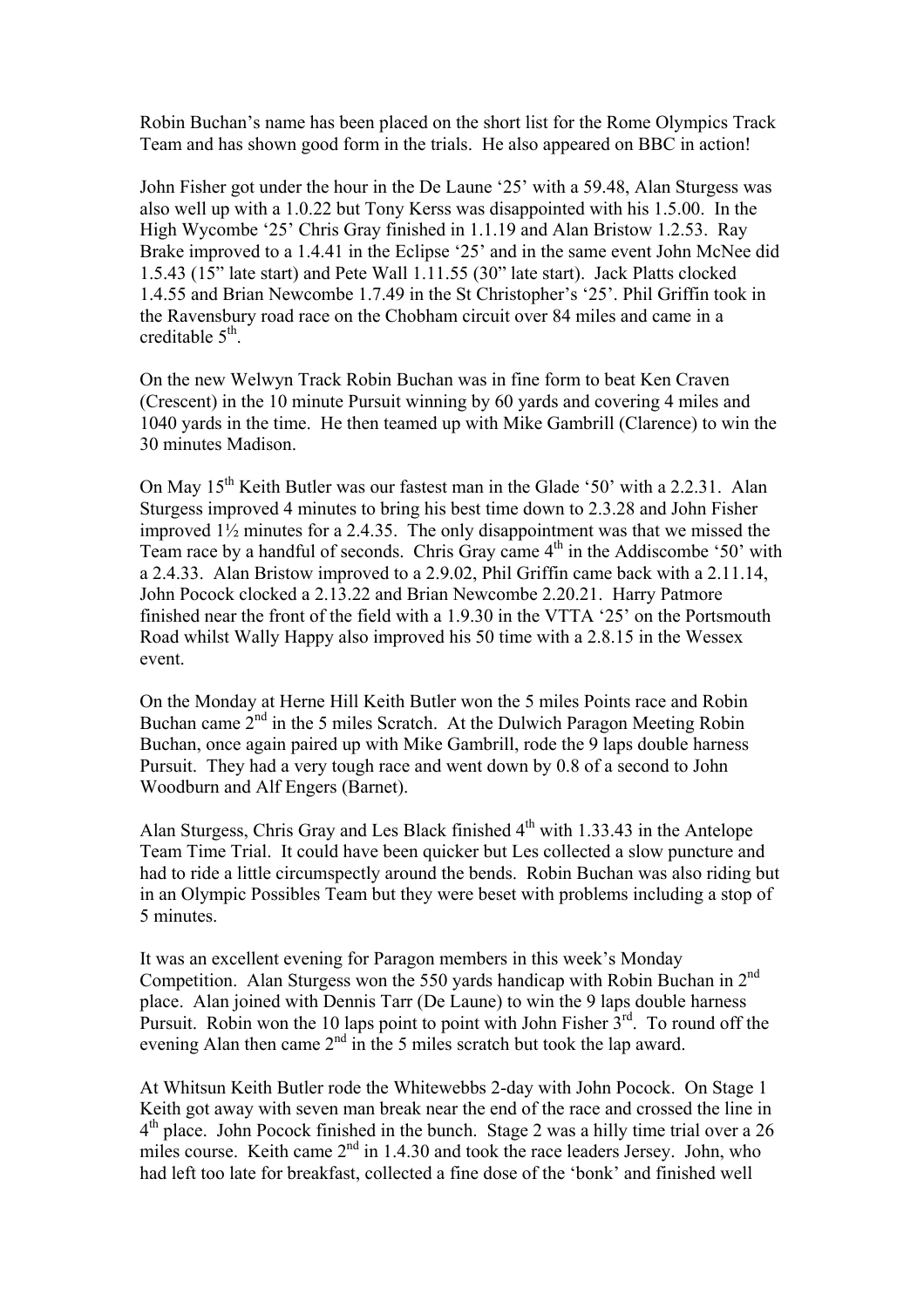down with a 1.13.07. The afternoon stage was quite fast and Keith and John had their hands full protecting the race leadership. Keith made sure of overall victory by finishing  $3<sup>rd</sup>$  on the Stage. By dint of his riding on Stage 3 John moved up to  $21<sup>st</sup>$ overall.

May  $29<sup>th</sup>$  was 15 miles day for the junior contingent. Once again it was Steve Kenderdine who produced the best time but Adrian Herbert moved closer to him. Steve did 39.19 to Adrian's 39.31. Mick Ward was  $3<sup>rd</sup>$  in 40.16. The three riders in the National Championship '25' had little joy. Robin Buchan punctured; Keith Butler finished in 1.0.15 and John Fisher in 1.1.15 but both were well down the list. Back nearer home Alan Sturgess won the BCF SW London and Surrey Championship '25' with a 1.0.51 on the Portsmouth Road course. Les Black was  $3<sup>rd</sup>$  in 1.2.49 and Chris Gray  $4<sup>th</sup>$  in 1.3.11 the Paragon were also Team Champions. We had eight other finishers; Jack Platts 1.4.44, Ray Brake 1.5.25, Tony Kerss 1.5.40, Brian Newcombe 1.6.51, John McNee 1.7.22, Alan Symonds 1.7.30, Harry Patmore 1.10.40 and Pete Wall 1.10.49. Alan Bristow went off by himself but came  $4<sup>th</sup>$  in the Lancing '25' with a 1.4.14. John Pocock and Phil Griffin went road racing and came back with a  $4<sup>th</sup>$  and  $5<sup>th</sup>$  place respectively in the Meon Valley event and with one another unknown Paragon rider they won the Team race.

A new Club 25 miles Record by Robin Buchan when winning the Farnham event in 56.29 to take 2 seconds from his previous time. Alan Sturgess was also well to the fore with a 59.32 whilst John Fisher equalled his National '25' time with another 1.1.15. This ensured the Paragon took the Team award. Tony Kerss was our  $4<sup>th</sup>$  man and he was pleased with his 1.3.20. In the Crest  $2<sup>nd</sup>$  Class '50' Brian Vallack improved some 3 minutes with a 2.18.50 whilst Harry Patmore and Pete Wall were more sedate with times of 2.25.59 and 2.29.02 respectively.

At Whitsun Robin Buchan went of to the Halesown Track Meeting in company with Mike Gambrill (Clarence). They had an excellent day winning the Double-harness pursuit from Alf Engers and John Woodburn (Barnet) then completely dominating the  $7\frac{1}{2}$  miles Scratch race. Robin taking  $2^{nd}$  place behind Gambrill. In the Fountain 100 lap Madison the previous Wednesday this pair comprehensively slaughtered the field. They attacked from the gun and every time they were caught they attacked again. The time for the  $28\frac{3}{4}$ 

miles was 59.41 an event record.

The Paragon had an exciting day at the Benfleet & District '25'. John Fisher finished with a 58.20 and led the field for quite some time. Eventually Ken Craven (Crescent) and Phil Brown (Silchester) put him back to  $3<sup>rd</sup>$ . Alan Sturgess recorded a 59.32. However the real surprise was when Ray Brake flew in with a 1.1.10 and, thereby, cakewalked the handicap. Ray started 1 minute in front of Ken Craven and it was Ken who was foremost in congratulating Ray. It had taken this ace 25-miler some 7 miles to catch Ray. "Then the b\*\*\*\*r came past me again!" That sort of thing just isn't done in the best circles! As the Paragon only collected  $2<sup>nd</sup>$  team award the Crescent rider forgave Ray. (The Roamer won the Team race). Messrs Butler, Pocock and Griffin spent the weekend in Coventry riding the Apex Trophy road race and the Ivy Whs '30'. The road race did not go quite according to plan with Keith missing the break before leading home the bunch for a 9<sup>th</sup> place. Phil Griffin came in  $17<sup>th</sup>$  and John Pocock was just behind. The other idea was to reduce their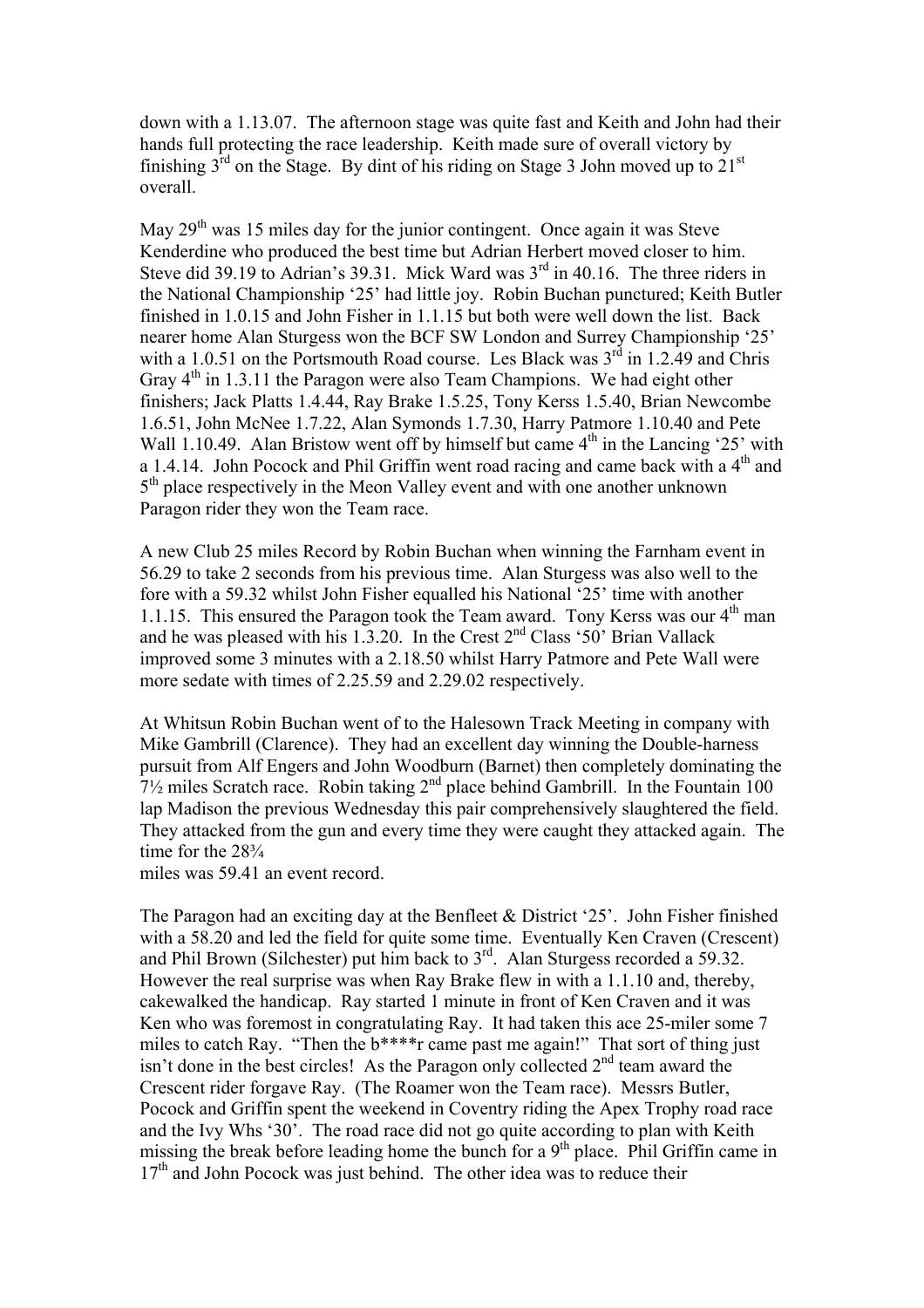comparatively slow and ancient 30 miles times (at least four years old) to those more in keeping with what fast men should have. As usual with these grandiose plans Dame Fortune fails to assist. Keith punctured twice but finished in 1.15.05 for  $12^{th}$ place, John Pocock stopped to help Keith and recorded a 1.25.10 whilst Phil did not have a good ride either finishing in 1.23.04. Back to the drawing board!

For the first time for some years we had a team riding, and finishing, a 100 miles event on June 12<sup>th</sup>. The Wessex '100' was the scene and at the 50 miles check Keith Butler was leading Norman Hill (Kentish Whs) by some 38 seconds in a time of 2.6.20. John Fisher passed this point in  $2.12.36$  in  $11<sup>th</sup>$  place whilst Phil Griffin was just faster than John Pocock with a 2.17.13 (25th) to  $2.17.34$  ( $27<sup>th</sup>$ ). Keith kept up the pace during the second 50 miles to win by 1.09 from Hill in 4.17.40. John Fisher died a little dropping to  $16<sup>th</sup>$  at the finish with a 4.35.25, Phil Griffin moved up to finish  $19<sup>th</sup>$  in 4.38.40 and John Pocock finished  $22<sup>nd</sup>$  in 4.42.15. Messrs Butler, Fisher and Griffin won the Silver Medals for Team race. Yet another rare occurrence at this distance! An expedition went north to Retford for the Dearne & District '25'. Leading the trio was Alan Bristow with a 1.4.10; John McNee clocked 1.7.20 and Alan Baxendine 1.7.24. Down south it was a 'dirty rotten morning' but Laurie Watkins still improved by 5 minutes with a 1.5.32 in the Surrey Road '25' for  $5<sup>th</sup>$ place. Laurie Parker also did his best ride with a 1.6.01. Unfortunately we had no third man. On the hilly Dartford Course Ray Brake went back a bit to a 1.5.40 and Brian Newcombe to 1.8.10. Tony Kerss also went 100 miling in the De Laune event but this was meant for 'training', which explains his comparatively slow 4.55.04 but it was not the ideal morning for distance racing.

Laurie Parker improved again in the Brentwood '25' when he took his best down to 1.4.53. Steve Kenderdine finished in 1.5.50 and Adrian Herbert improved to 1.7.15. On the Southend road John Fisher did 59. 07, and Tony Kerss 1.3.11 but were unplaced in the Romford Whs '25'. On the Canterbury course we had three riders in the Sittingbourne '25'. Alan Bristow finished in  $1.3.40$  ( $18<sup>th</sup>$ ), Phil Griffin 1.5.24  $(27<sup>th</sup>)$  and Laurie Watkins 1.7.32.

Robin Buchan and Keith Butler went off to the Isle of Man in June Robin to ride the Mountain Time Trial and the Track Meeting and Keith the Mountain race and the Manx International Road Race. On the Monday Robin came  $4<sup>th</sup>$  in the Mountain Time Trial with a time of 1.39.21. This was 2.27 behind the new Record Holder Ron Jowers (Clarence Whs) who finished in 1.36.54. Keith finished in 1.43.04 for 19<sup>th</sup> place but this did include some time off the bike sorting out a tangled chain on the Mountain. At Onchan Track there was a tremendous dual in the 10 laps Australian Pursuit. Mick Gambrill (Iclarence) and Charlie McCoy dead heated with Robin Buchan just 1.3 seconds back in  $3<sup>rd</sup>$  place with the result in doubt right to the line. This is a good indication of Robin's chances to go to Rome. On the Friday Keith Butler rode the Manx International Road Race and finished  $19<sup>th</sup>$  some 8 minutes behind Eckstein (East Germany).

Around this time Robin Buchan beat Barry Hoban (Calder Clarion) at Coventry in a 4000m Pursuit recording 5.16.0 for the distance. This is a new Club Record. Alan Sturgess did a 1.59.47 in the Maidenhead '50'. A personal best and this was to be the fastest 50 of the year by any Paragon rider. The 4000m pursuit team of messrs Buchan, Butler, Fisher and Sturgess beat the Roamer in the Quarter-finals of the BCF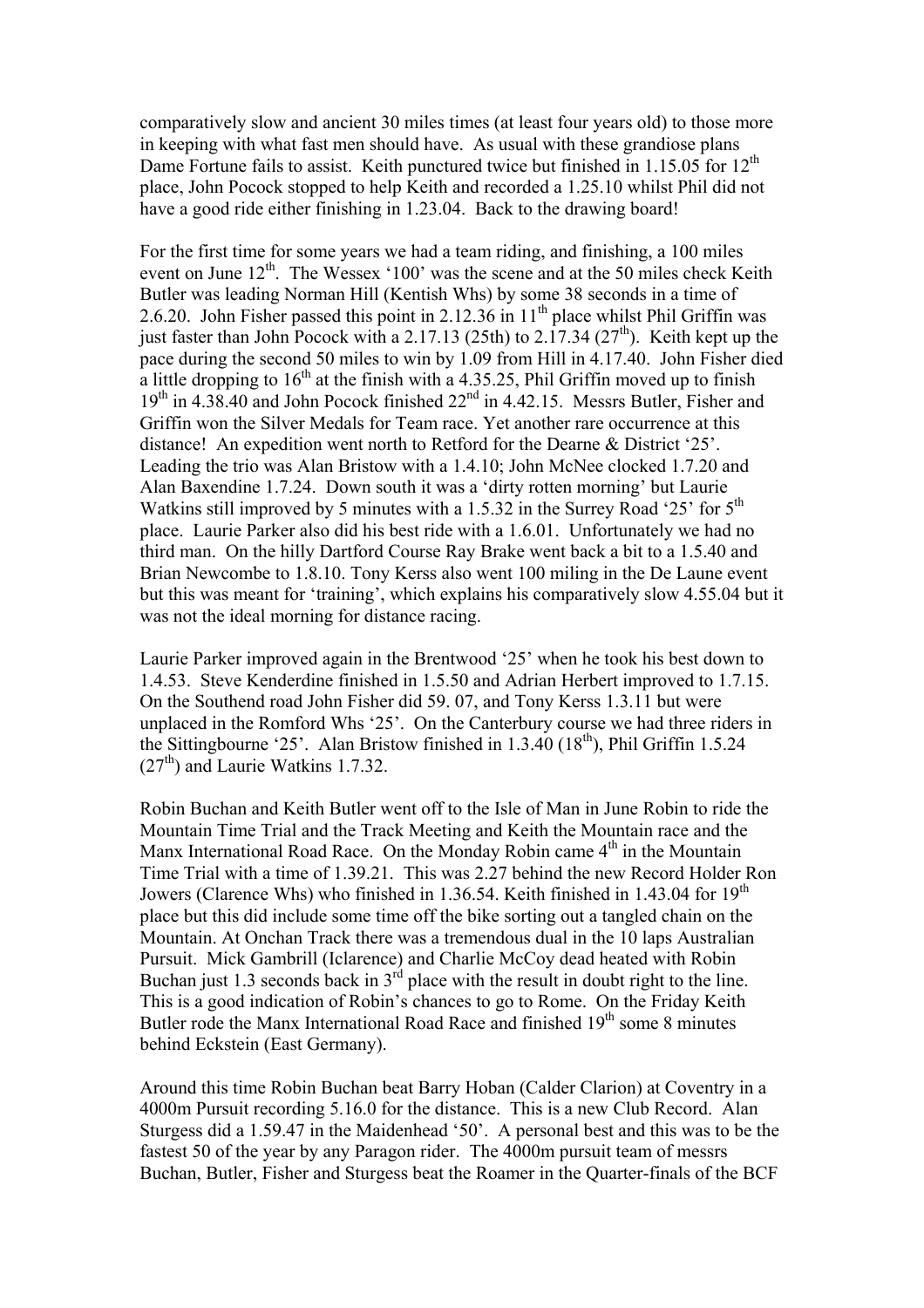London Championship. They recorded a 5.0.01 for the distance catching their opponents with 250m to go.

During the June the Polo Teams had mixed results. In the Croydon Mid-week League the A Team beat Selhurst  $14 - 3$  and had a close call against our B Team  $9 - 7$ . The B Team lost to Croydon Aces B 9 – 13 Crystal Palace 5 –7 and Selhurst 3 – 13 but drew 7 – 7 with Norland in the National League (South). In the English Cup the Paragon went through to the next round after beating Uxbridge 14 –1

John Fisher drifted down to Bridgewater where he took 2nd place in the Clevedon '25' with a 59.14. Alan Sturgess came  $9<sup>th</sup>$  in the International '50' on the Bishops Stortford course with a 2.0.37. This was an improvement of 2.51. Chris Gray finished in 2.5.14 whilst Keith Butler ran out of luck with two punctures. The Purley to Brighton had fifteen starters and a fast morning. There is nothing like a southwesterly gale to make this a most unpleasant event. However the  $26<sup>th</sup>$  June was 'a good day'. Phil Griffin was on song taking only 1.32.22 on the 40 miles of undulating road. Mark Fisher finished  $2<sup>nd</sup>$  in 1.33.54 (5 minutes faster than his previous best) with a close scrap for  $3<sup>rd</sup>$  place between Brian Newcombe, 1.34.05, Colin Dennis, 1.34.32, and John Pocock 1.34.38. The Handicap went to Mark Fisher with a nett 1.30.54 from Adrian Herbert, 1.31.53, and another close call for  $3<sup>rd</sup>$  place between Brian Newcombe, 1.32.08, Phil Griffin, 1.32.22, and John Pocock, 1.32.38. Les Black won the 50 miles race on the Lee-on Solent circuit with Bruce Smith taking 5<sup>th</sup> spot.

In the National Championship '50' on July  $3<sup>rd</sup>$  Alan Sturgess and Keith Butler tied for  $19<sup>th</sup>$  place with 2.0.11. John Fisher finished in 2.2.17 and thus a Team aggregate of 6.2.39 that is a Club Record. Unfortunately it did not win the Team Championship. We were  $4<sup>th</sup>$ ! Phil Griffin improved his 100 time with a 4.36.40 in the South Ruislip event whilst Harry Patmore finished in 4.59.05. Robin Buchan won the Kingston '25' on the Portsmouth Road with a 58.59 and was the only rider to be the hour. Chris Gray finished in 1.2.06 and Ray Brake 1.3.33. Pete Wall took 3.34 from his best '50' in the Upton Manor Second Class '50' with a 2.17.15. His original time was done in1953. His new best also enabled him to collect  $2<sup>nd</sup>$  prize on Handicap.

A quintet of riders went down to Somerset to try out the fast Exeter course and John Fisher proved it was rather quick by taking  $2<sup>nd</sup>$  place in the Plymouth '25' with a 58.52. Ray Brake clocked 1.2.16; Alan Bristow produced a season's best of 1.2.26 and then Tony Kerss came in with a 1.4.47 and John Pocock a1.6.31. Adrian Herbert was the only contender for the Junior 10 on the  $10<sup>th</sup>$  July but he did produce a personal best of 25.15 for his pains. Phil Griffin rode the Grand Prix of the Meon Valley and came  $4<sup>th</sup>$  just losing out in the final sprint for the line.

The Blah reports that this Sunday was the worst weather we have had for some time with lashing rain and strong winds. The Goss Green '100' was, therefore, a bit of a non-event with only 5 entries, 3 starters and two finishers. John Pocock winning (un)comfortably after missing a feed and getting the 'knock'. His 4.54.50 was too fast for Pete Wall's 5.11.26. Peter was hoping to beat 5 hours but a puncture after 6 miles cost him about 8 minutes trying to change an inner tube in driving rain and then, after 85 miles, he punctured again. This required riding on a flat tyre until he found someone willing to lend him a wheel to get back from Roffey to the Finish. Robin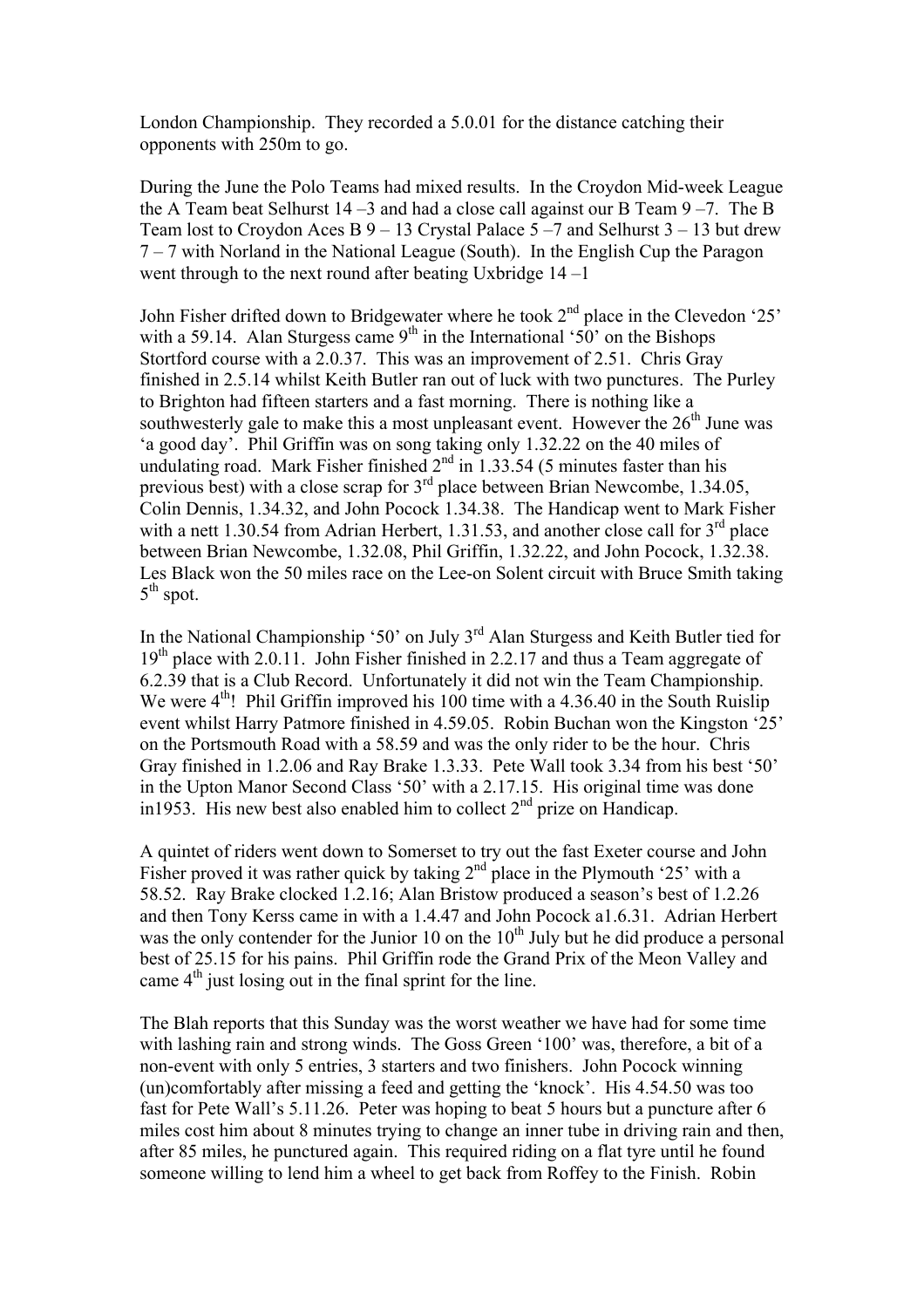Buchan was  $3<sup>rd</sup>$  in the Southend '25' with a 1.0.43 missing first place by a few seconds. John Fisher was  $5<sup>th</sup>$  in 1.1.08, Alan Sturgess  $7<sup>th</sup>$  in 1.1.19 and Chris Gray was  $8<sup>th</sup>$  in 1.1.24. The Paragon won the Team race. In the Grove Manor '25' Phil Griffin was up with the leaders his 1.5.09 was good enough for  $3<sup>rd</sup>$  place on the day. Brian Newcombe staggered round in 1.8.15. Only 50 of the 120 riders finished the race. Adrian Herbert came  $4<sup>th</sup>$  in the Lancing '25' and was  $3<sup>rd</sup>$  on handicap.

At the Club Evening Meeting at Herne Hill Alan Sturgess won the 550 yards sprint from Keith Butler and John Fisher. In the 550 yards handicap Keith Butler just got by Mark Fisher to win by inches with Mick Ward  $3^{rd}$ . The 5 miles was a bit of a procession as Alan Sturgess, Keith Butler, John Fisher and Chris Gray went clear after 2 laps and no one could get to them. Alan Sturgess did the double he won the final sprint from Keith Butler with Chris Gray 3rd whilst in the Points section he was in front of Keith Butler with John Fisher in  $3<sup>rd</sup>$  place. In the Open events John Wickham (Kentish Whs) beat John Winter (Poly) and Roger Gard (Woolwich) to win the Devil-take-the-hindmost. The Champagne10-mile was taken by John Ralph (Poly) after a very impressive ride. Early in the race he broke away with Brain Dacey (De Laune) and Brian Laughton (Catford) eventually dropping them before he himself was reeled in. Then in a storming Finish bridging the gap between a small break and the bunch he came round John Wickham and Norman Hill (Kentish Whs) to win.

News came through that Robin Buchan had been selected for the Rome Olympics as second choice in the 4000m Individual Pursuit and general reserve for both Road and Track teams. We are surprised at his non-selection for the Team Pursuit as it is in that sphere he is at his strongest.

The Portsmouth Road '25' on the  $25<sup>th</sup>$  July had some serious racing and racers. Alan Sturgess put in an excellent 58.49 for course record on these not-too-fast roads to beat Keith Butler, 59.27, into 2<sup>nd</sup> place. Just behind Keith were Les Black, 1.1.05 and Ray Brake, 1.1.42. The handicap was close but also a gift for the longmarkers. Bob Bigg winning with 59.09, P Sharp was  $2<sup>nd</sup>$  in 59.23, Ray Brake  $3<sup>rd</sup>$  in 59.42 and Harry Patmore 59.45. If you are wondering where Alan and Keith were in the Handicap they were given PLUS handicaps not the usual allowance! (With Stan Butler on the Handicapping Committee Keith was never going to get away with anything!)

Polo Results for July include a win for the A Team against Selhurst 13 –6 but a loss for the B team  $4 - 9$  against Croydon Aces A  $4 - 9$ . In the Semi-Finals of the English Cup the Paragon best Solihull B by  $9 - 2$ .

The Paragon provided all 4 Finalists in the BCF Division ¼ mile Championship. Bruce Smith won, Les Black was  $2<sup>nd</sup>$ , John Barclay  $3<sup>rd</sup>$  and Dave Wood  $4<sup>th</sup>$ . A terse note is added '(Holder – crashed!)' What a surprise! In the London Region Individual Pursuit Alan Sturgess reached the Final after beating Ron Jowers (Clarence) in the Semi-finals. That was a superb win. In the other Semi-final John Fisher lost to Alf Engers (Barnet) so now has to meet Mr. Jowers in a ride-off for 3rd place. The Team Pursuit squad are through to the Finals and meet the Poly at the Meeting of Champions. Note Ron Jowers never did ride for  $3<sup>rd</sup>$  place in spite of John Fisher's efforts to tie him down. Eventually  $3<sup>rd</sup>$  place was officially award to John Fisher.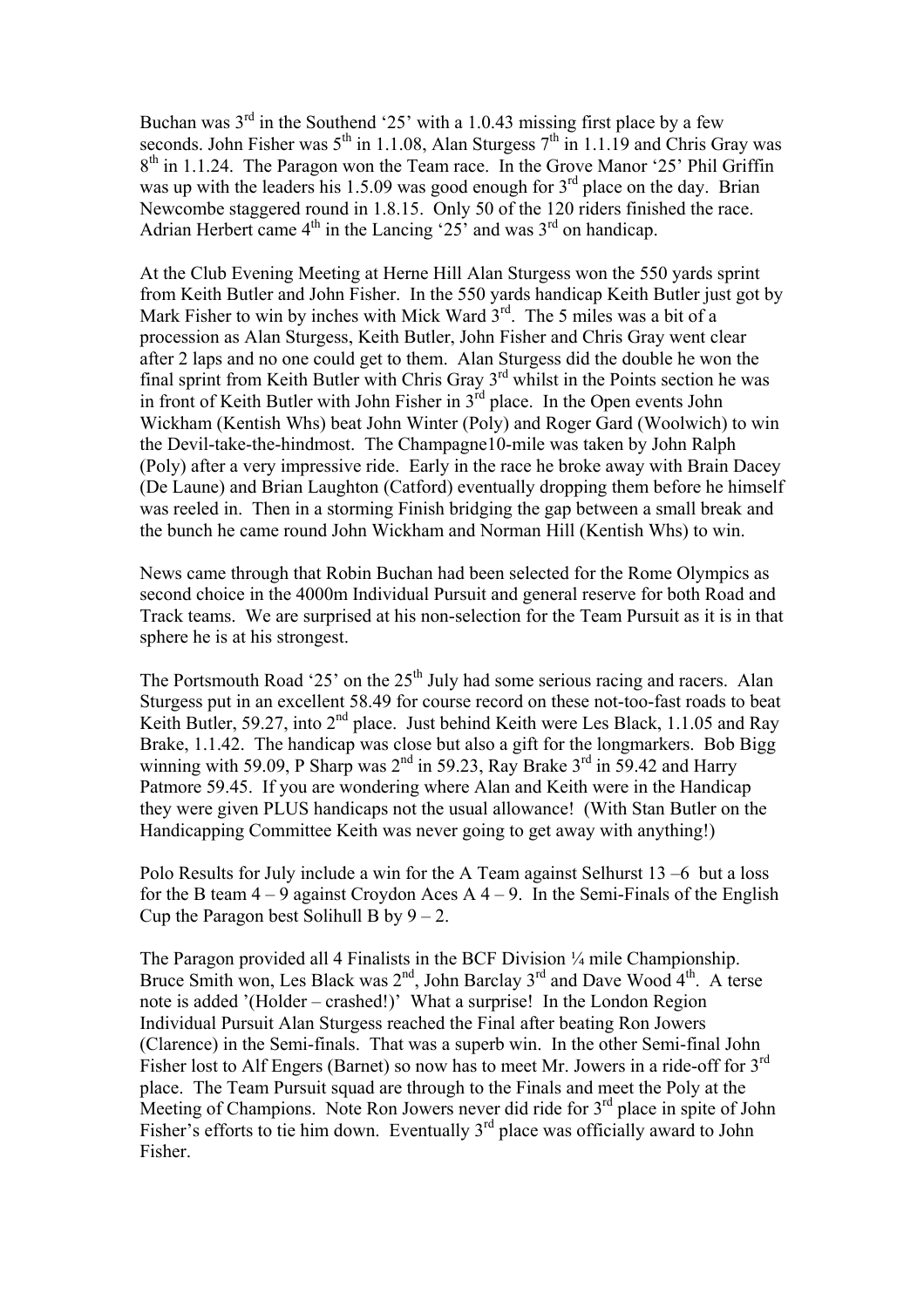Dave Bonner (Old Portlians) won the Open '50' on the  $31<sup>st</sup>$  July with an event record ride of 1.59.03. At 25 miles he had taken command going by the timekeeper in 59.10. Mick Ryall (Epsom) was 20 seconds in arrears and Bob Black (Redhill) another 20 seconds slower. Of our riders John Fisher came through in1.0.20  $(4<sup>th</sup>$  fastest), Alan Sturgess 1.0.46 ( $6<sup>th</sup>$  fastest), Ray Brake 1.4.05, John Pocock (who had the honour of being No.1) 1.4.40, Tony Kerss 1.5.44, Alan Bristow 1.6.05 and Phil Griffin 1.6.06. At the Finish Bonner had extended his lead to 48 seconds over Bob Black (Redhill) who came  $2<sup>nd</sup>$  in 1.59.51. John Fisher moved up to  $3<sup>rd</sup>$  with a personal best ride of 1.59.55 that also took  $1<sup>st</sup>$  on handicap and relegated Ryall to  $4<sup>th</sup>$  place with a 2.0.42. Other Paragon finishing times were Alan Sturgess  $2.0.46$  ( $4<sup>th</sup>$ ), Ray Brake 2.9.21, John Pocock 2.11.19, Phil Griffin 2.11.27 (with a very strong finish), Tony Kerss 2.12.00 and Alan Bristow 2.14.47, The Paragon won the Team race with John Fisher being backed by Alan Sturgess, 2.0.46, and Ray Brake, 2.9.21.

Les Black came  $2<sup>nd</sup>$  in the Sorian road race. Engers beat Alan Sturgess in the London Region Pursuit 5.19 to 5.24. On the  $17<sup>th</sup>$  August Keith Butler and John Fisher broke the National 5 miles Tandem Record at Herne Hill with a time of 9.40.7 taking 8.1 seconds of the old record held by the Gambrill brothers (Clarence).

A Junior Handicap '15' was run on the  $21<sup>st</sup>$  August. The scratch result was a win for Laurie Watkins in 38.00 from Adrian Herbert, 38.20, and Mick Ward 39.34. The only handicap information we have is that Mick Ward won this with 2 minutes allowance. Keith Butler won the SCCU road race Championship with John Pocock in 2<sup>nd</sup> place. At an undisclosed date Keith also won the Thames Velo road race over 86 miles.

The Paragon team won the Fred Cowley Memorial Competition on Tooting Bec Common winning all their matches. The Report says that the matches were experimental with the new soft ball! Are the Polo players getting soft themselves? The English Cup Final was a disappointment as the Team went down fighting to their old rivals Solihull by  $4 - 10$ . So it was silver medals again! The Team was Alan Roberts, George Ongley, Dave Bengerfield, Alec Bird, Bob Reddin and Pete Wall. In part consolation the Paragon did win the Bartleet Trophy by beating Crystal Palace 4  $-3.$ 

Rotherham Cup day was the 28<sup>th</sup> August and four riders ran out time. John Pocock had the greatest mileage with 237.50 just 4 miles better than Brian Vallack. (Brian had never raced beyond 50 miles before this!) Brian won  $1<sup>st</sup>$  handicap in the Club event and the Counties result plus the Presidents prize for best Novice. Pete Wall completed his time with 228.07 miles and Harry Patmore covered 216.40 miles. Four lads rode the Weybridge Whs '25' Alan Bristow being the fastest of them with a 1.3.44 followed by Laurie Watkins 1.4.26. Phil Griffin and Laurie Parker both returned with 1.4.55s.

The September Fryco Cup '50' was held on the  $4<sup>th</sup>$ . This year it was Len Saunders who turned in the best time of 2.13.24 exactly one minute faster than John Pocock. This was apt reward for perseverance as Len has finished  $2<sup>nd</sup>$  for the last 3 seasons. Tony Kerss was  $3^{rd}$  in 2.16.11. Pete Wall took the handicap with a nett 2.11.27 with John Pocock  $2<sup>nd</sup>$ , 2.12.24 and Len Saunders  $3<sup>rd</sup>$  in 2.13.24. Ray Brake and Phil Griffin rode the ECCA '25' supporting Robin Buchan but Robin was unable to start. Ray finished with a 1.3.40 and Phil 1.6.04.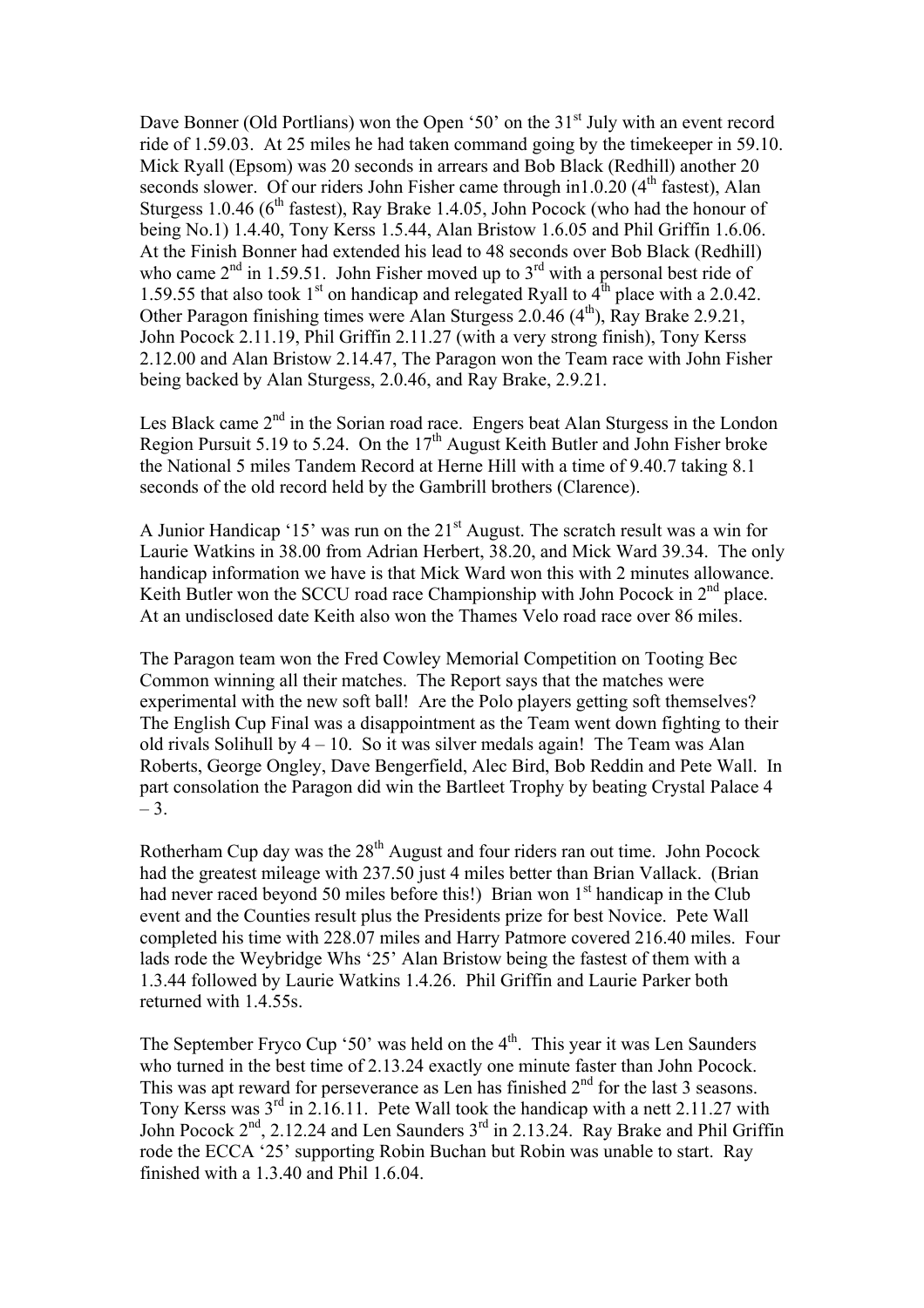At the Meeting of Champions the Paragon beat the Poly in the Final of the London Region Team Pursuit with a 5.4.2 ride that almost caught the opposition. The team was Les Black, Alan Sturgess, John Fisher and Keith Butler. The Result of the Club Pursuit was a win for John Fisher from Alan Sturgess and Keith Butler. Bruce Smith was  $4^{\text{th}}$ .

A Junior Handicap 10 was run on the  $11<sup>th</sup>$  September with 10 riders on the card. Big Steve Kenderdine triumphed again in the very quick time of 24.11. Laurie Watkins also did an excellent 24.35 for  $2<sup>nd</sup>$  place with Mick Ward  $3<sup>rd</sup>$  in 25.26. P Sharp won the handicap with a nett 23.19 from Mick East 23.27 and  $3<sup>rd</sup>$  M Sailing 23.50. Ray Brake rode a private trial and clocked 23.57 just to show the young sprogs how it should be done.

These times were done in the WLCA '25' on the  $18<sup>th</sup>$  September. Ray Brake was our fastest in 1.1.59 ( $9<sup>th</sup>$ ), Len Saunders 1.2.09 (11<sup>th</sup>), Adrian Herbert 1.5.13 (personal best), Phil Griffin 1.6.20, Pete Wall 1.7.58 and Bob Bigg 1.12.42.

On the 25th in the North Midds & Herts '25' Jack Plats was our best with a 1.3.52 for  $20<sup>th</sup>$  place. Then came P Sharp 1.8.16 (personal best) and Pete Wall 1.8.34. Ray Brake did a 2.7.47 in the Redhill '50' to take  $3<sup>rd</sup>$  handicap with this personal best for the distance. On the same day Phil Griffin came 5<sup>th</sup> in the classic Brighton to London race promoted by the Catford and so earned his upgrade to  $1<sup>st</sup>$  category roadman. This was indeed a creditable performance as Phil had forgotten to change his block and left his time trial gears on his rear wheel. This gave him a 73" bottom gear that under normal circumstances would be sufficient. Unfortunately for Phil the race came back over Titsey Hill. He said later that 'There was only one thing to do but hit the hill as fast as possible and hang on'. The problem with Titsey Hill is a mile long and does not take kindly to this approach and, as expected, coming over the top, all those who Phil had passed on the way up were streaming past him! He managed to stay with the fifth group that went by and then put in a storming finish to reel in all those groups in front on the way down through Warlingham, Sanderstead and Selsdon to cross the line with the leaders in  $5<sup>th</sup>$  place.

The A Team won the Croydon Midweek League without conceding a point and the B team won the handicap section. Four teams were entered in the George Brake Memorial Trophy and the A team reached the Final. In this they beat Selhurst  $3 - 1$  to lift the Trophy! Players in the victorious team were Alec Bird, Dave Bengerfield, Bob Reddin and Charlie Watkins. The B team were Runners-up in the National League (Southern section).

Sixteen riders started and finished the Mayne Cup '25' on the 2<sup>nd</sup> October. Fastest time was by Alan Sturgess in 59.36 with Les Black  $2<sup>nd</sup>$  in 1.0.20 and Ray Brake  $3<sup>rd</sup>$  in 1.2.32. Man of the Day was Ron Tugwell who shot out of the woodwork with a 1.5.50. The Handicapping Committee had managed to give him 7.30 allowance and this was just enough to get him the Mayne Cup by 15" from Les Black and 23" from Jack Platts. Robin Buchan came 3rd in the Comet '25' in 59.04.

There is a report that the Paragon was placed 1<sup>st</sup> in the Hainault Team Time Trial. No name or times were mentioned! Also Keith Butler did 249 miles in the Poole Whs 12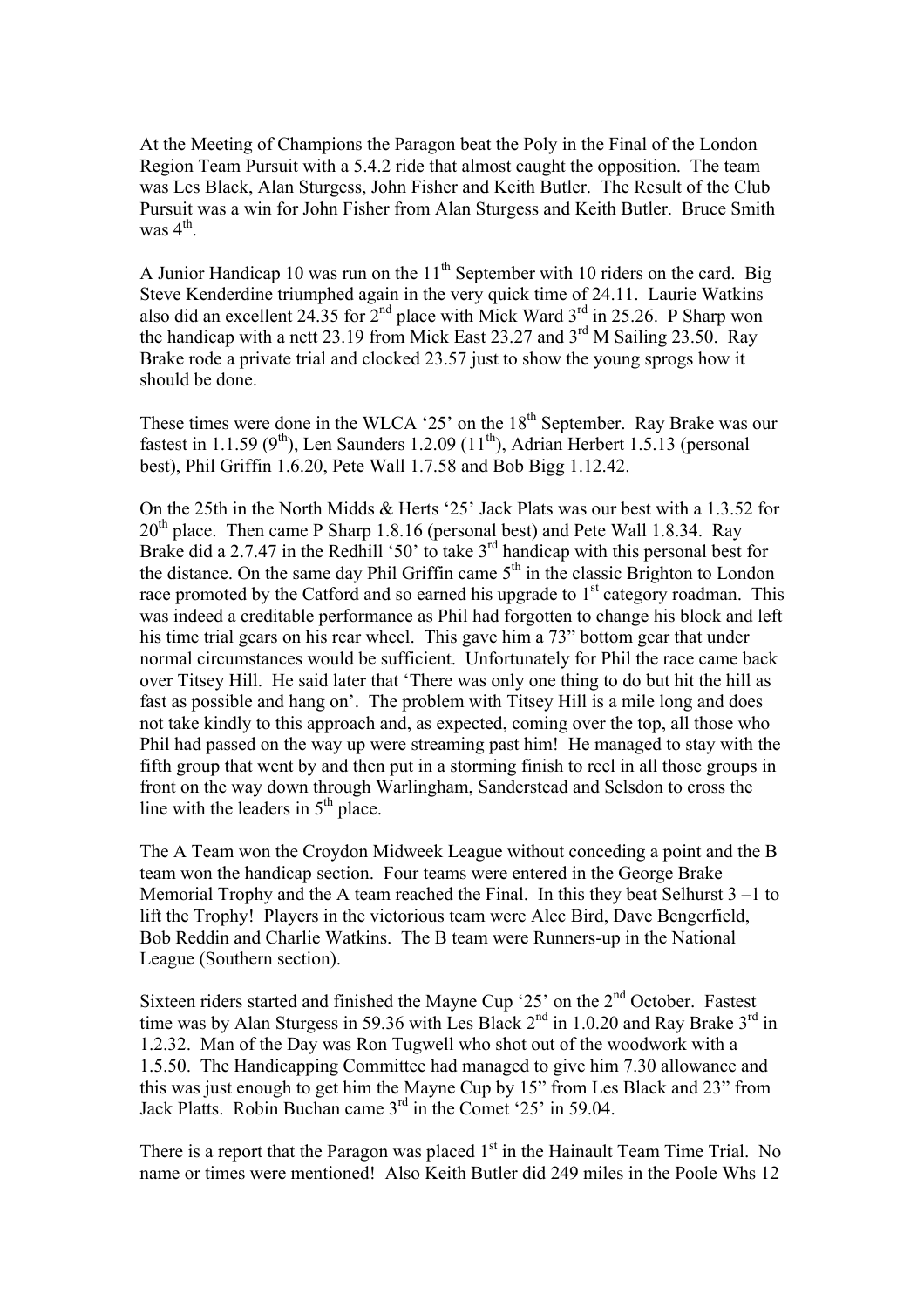hours. Alan Sturgess produced a 1.14.4 for a 1000m time trial. Les Black came  $2<sup>nd</sup>$  in the London Region 10 miles Championship after being away for 20 laps. The Team Pursuit squad were timed at 4.58.7 when beating the De Laune in the semi-finals of the London Region Team Pursuit. This was the fastest time done by a club team for 1960. Road Races have been notoriously difficult to get into and have, more to the point, not be recorded. A list of places gained by members and not mentioned in Blah includes the following:- Keith Butler  $1<sup>st</sup>$  Nonsuch road race and  $5<sup>th</sup>$  Southern Roads road race. Gerry Pearl came 3<sup>rd</sup> in the Plynlimmon RR and 6<sup>th</sup> Letchworth Carnival.

On the 9<sup>th</sup> October Alan Sturgess came  $6<sup>th</sup>$  in the Brentwood '25' with a personal best of 57.20. He even beat Robin Buchan who could 'only' do a 58.20. Phil Griffin came  $5<sup>th</sup>$  in the Catford's Brighton to London and thereby qualified for his  $1<sup>st</sup>$  category licence. He also won the most improved massed start rider of the year award.

John Cleeve beat but did not beat the Club 25 miles Tricycle Record when he produced a 1.10.44 in the Tricycle Association event. John's time beat the existing fastest time recorded by a club member but the lawyers amongst the Club Members pointed out that any new Club Record should beat the existing Gold or First Class Standard for that distance. Since the original record had been established the Standard times had been raised considerably. It was therefore ruled that the 1.10.44 was the fastest time on record but could not be accepted as a club record unless the Rules were changed at the next AGM! In 2004 we would probably have passed the time as a Record and provided the Committee agreed over ruled the Racing Rule.

Six riders essayed the Hill Climb on Ranmore Common with John Fisher a 'comfortable' winner in a record-breaking 3.49.3 from Jack Platts 4.05.2. Equal 3rd were Keith Butler and John Pocock on 4.29.2.

An excellent climb by Jack Platts enabled him to take  $2<sup>nd</sup>$  place in the Bec Hill Climb with a 2.14.8. John Fisher came  $4<sup>th</sup>$  in 2.19.2. The Paragon won the Team race 6.59.4. A.N. other did 2.25.4 for the climb. Who was it?

John Fisher rode the National Hill-climb Championship and came 13<sup>th</sup>.

The Polo Squad is putting 4 teams into the Croydon Winter League. The first Results are Paragon C 7 v Paragon D 1 then Paragon A 7 v Paragon B 9. We think they call this a 'whoopsy'! The B team have since beaten Woodberry 15 –3 and the A Team Norland  $20 - 1$ .

In the first cyclo-cross of the year/winter Phil Griffin came  $5<sup>th</sup>$  just 1.05 behind the winner. On the  $6<sup>th</sup>$  November Phil Griffin was  $5<sup>th</sup>$  and Keith Butler  $10<sup>th</sup>$  in the  $34<sup>th</sup>$ Nomads Cyclo-cross. Both cyclo-crosses were won by Paddy Hoban (34<sup>th</sup> Nomads).

News from the Polo front in the Croydon Winter League is that the B team is on top! They are one point clear of the A team! This bodes well for the return A v B match!

Phil Griffin won the Inter-Club Map reading against the Kentish Whs and Century RC with a 1.39.04 that put him 15 minutes in front of the  $2<sup>nd</sup>$  man. This was John Pocock, 1.54.30 and with Vin Callanan finishing in 1.59.18 for  $4<sup>th</sup>$  place this ensured us of another Team win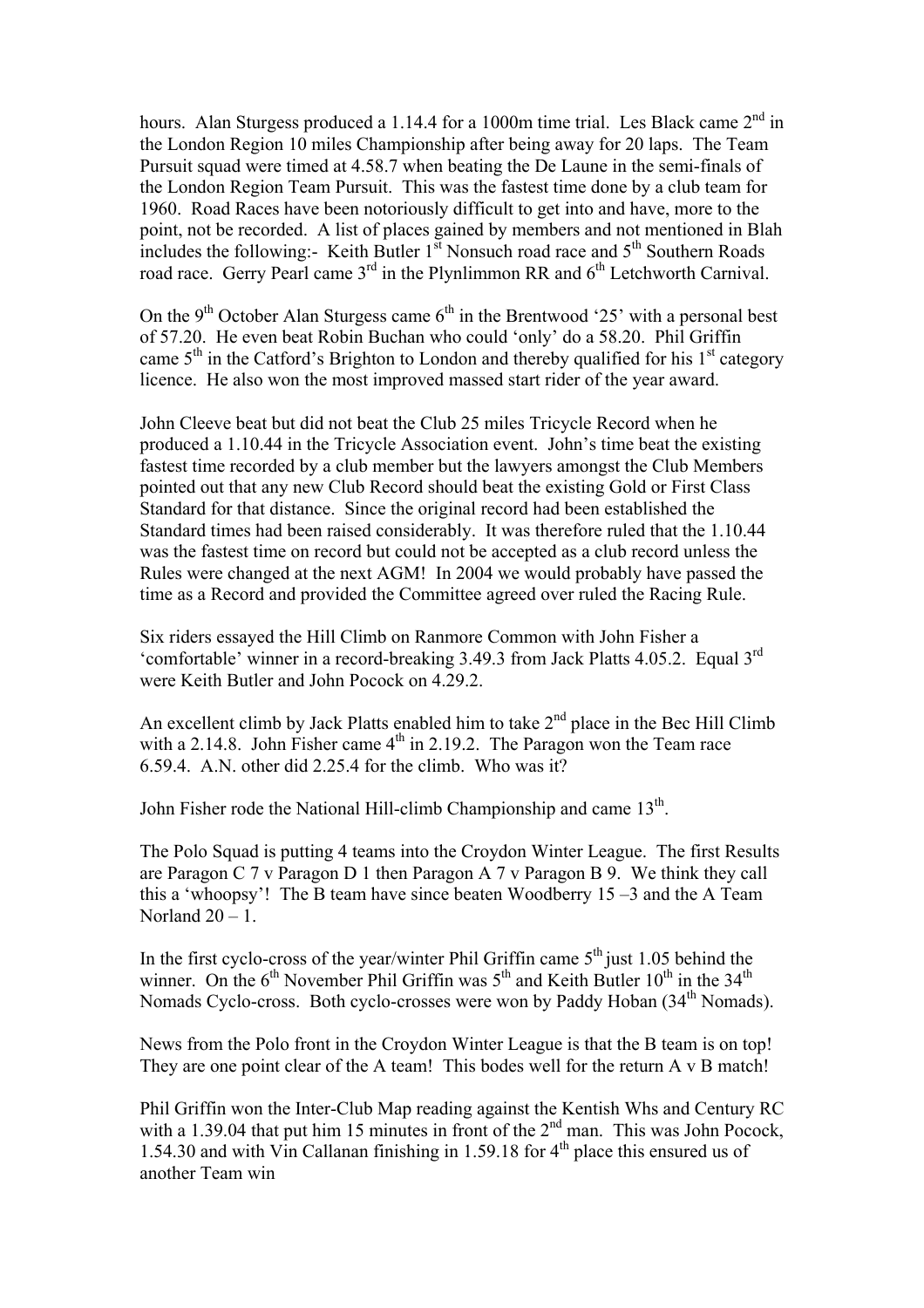Club Events Champion was John Pocock with an average speed of 21.421 mph with Pete Wall in 2<sup>nd</sup> place on 20.428 mph. Steve Kenderdine took the Junior Championship with 23.739 mph from Laurie Watkins 23.622 mph

Keith Butler won the Open Road Championship with 23.49 mph from John Fisher (22.79 mph) and John Pocock (21.91 mph). Alan Sturgess took the Track Championship with 8 points.  $2<sup>nd</sup>$  was Keith Butler (5 pts) and  $3<sup>rd</sup>$  John Fisher (4 pts). The Massed-Start Championship was a win for Keith Butler (13 pts) with Gerry Pearl  $2<sup>nd</sup>$  (10 pts) and Phil Griffin  $3<sup>rd</sup>$  (9pts).

## **Club Time Trial Results**

|                | <b>Scratch Result</b> | <b>25 Scr</b>      |                | <b>Handicap Result</b> |         |         |
|----------------|-----------------------|--------------------|----------------|------------------------|---------|---------|
|                |                       | <b>Medium Gear</b> |                |                        |         |         |
| 5              | Entries               | 6.3.60             |                |                        |         |         |
| 5              | <b>Starters</b>       |                    |                |                        |         |         |
| 5              | Finishers             |                    |                |                        |         |         |
|                |                       |                    |                |                        |         |         |
| 1              | Platts J              | 1.07.52            |                |                        |         |         |
| $\overline{2}$ | <b>Baxendine A</b>    | 1.08.33            |                |                        |         |         |
| $\overline{3}$ | <b>Herbert A</b>      | 1.08.53            |                |                        |         |         |
| $\overline{4}$ | Parker L              | 1.12.12            |                |                        |         |         |
| $\overline{5}$ | Wood D                | 1.15.00            |                |                        |         |         |
|                |                       |                    |                |                        |         |         |
|                | <b>Scratch Result</b> | 25 h/c             |                | <b>Handicap Result</b> |         |         |
|                |                       | <b>Jim Fox Cup</b> |                |                        |         |         |
| 27             | Entries               | 25.3.60            |                |                        |         |         |
| 24             | <b>Starters</b>       |                    |                |                        |         |         |
| 22             | Finishers             |                    |                |                        |         |         |
|                |                       |                    |                |                        |         |         |
| 1              | <b>Buchan R</b>       | 1.01.27            | 1              | <b>Brake R</b>         | 6.30    | 0.58.37 |
| $\overline{2}$ | Fisher WJ             | 1.02.14            | $\overline{2}$ | Platts J               | 5.30    | 1.00.14 |
| $\overline{3}$ | Sturgess A            | 1.02.40            | 3              | Fisher WJ              | 1.00    | 1.01.14 |
| 4              | <b>Black L</b>        | 1.03.59            | 4              | Ward M                 | 9.00    | 1.01.24 |
| $\overline{5}$ | <b>Brake R</b>        | 1.05.07            | $\overline{5}$ | <b>Buchan R</b>        | Scratch | 1.01.27 |
| 6              | Kenderdine K          | 1.05.44            | 6              | Sturgess A             | 1.00    | 1.01.48 |
| $\overline{7}$ | Platts J              | 1.05.53            | $\overline{7}$ | Parker L               | 7.00    | 1.02.00 |
| 8              | <b>Baxendine A</b>    | 1.06.11            | 8              | Vallack B              | 8.00    | 1.02.00 |
| 9              | McNee J               | 1.07.50            | $\overline{9}$ | Baxendine A            | 4.00    | 1.02.11 |
| 10             | Pocock JD             | 1.08.15            | 10             | Kenderdine K           | 3.15    | 1.02.18 |
| 11             | Parker L              | 1.09.00            | 11             | <b>Black L</b>         | 1.30    | 1.02.29 |
| 12             | Newcombe B            | 1.09.34            | 12             | McNee J                | 5.15    | 1.02.35 |
| 13             | Vallack B             | 1.10.00            | 13             | Watkins L              | 10.00   | 1.03.34 |
| 14             | Ward M                | 1.10.24            | 14             | <b>Herbert A</b>       | 8.00    | 1.03.42 |
| 15             | Vallack J             | 1.11.05            | 15             | Vallack G              | 7.30    | 1.03.59 |
| 16             | Vallack G             | 1.11.29            | 16             | Vallack J              | 7.00    | 1.04.05 |
| 17             | <b>Herbert A</b>      | 1.11.42            | 17             | Pocock JD              | 4.00    | 1.04.15 |
| 18             | Patmore H             | 1.12.59            | 18             | Wall P                 | 9.30    | 1.04.27 |
| 19             | Watkins L             | 1.13.34            | 19             | Newcombe B             | 5.00    | 1.04.34 |
| 20             | Wall P                | 1.13.57            | 20             | Sharp P                | 10.00   | 1.04.53 |
| 21             | Sharp P               | 1.14.53            | 21             | Patmore H              | 7.30    | 1.05.29 |
| 22             | Bigg R                | 1.15.19            | 22             | Bigg R                 | 7.30    | 1.07.49 |
|                |                       |                    |                |                        |         |         |
|                | <b>Scratch Result</b> | 30 h/c             |                | <b>Handicap Result</b> |         |         |
|                |                       | Dave London Cup    |                |                        |         |         |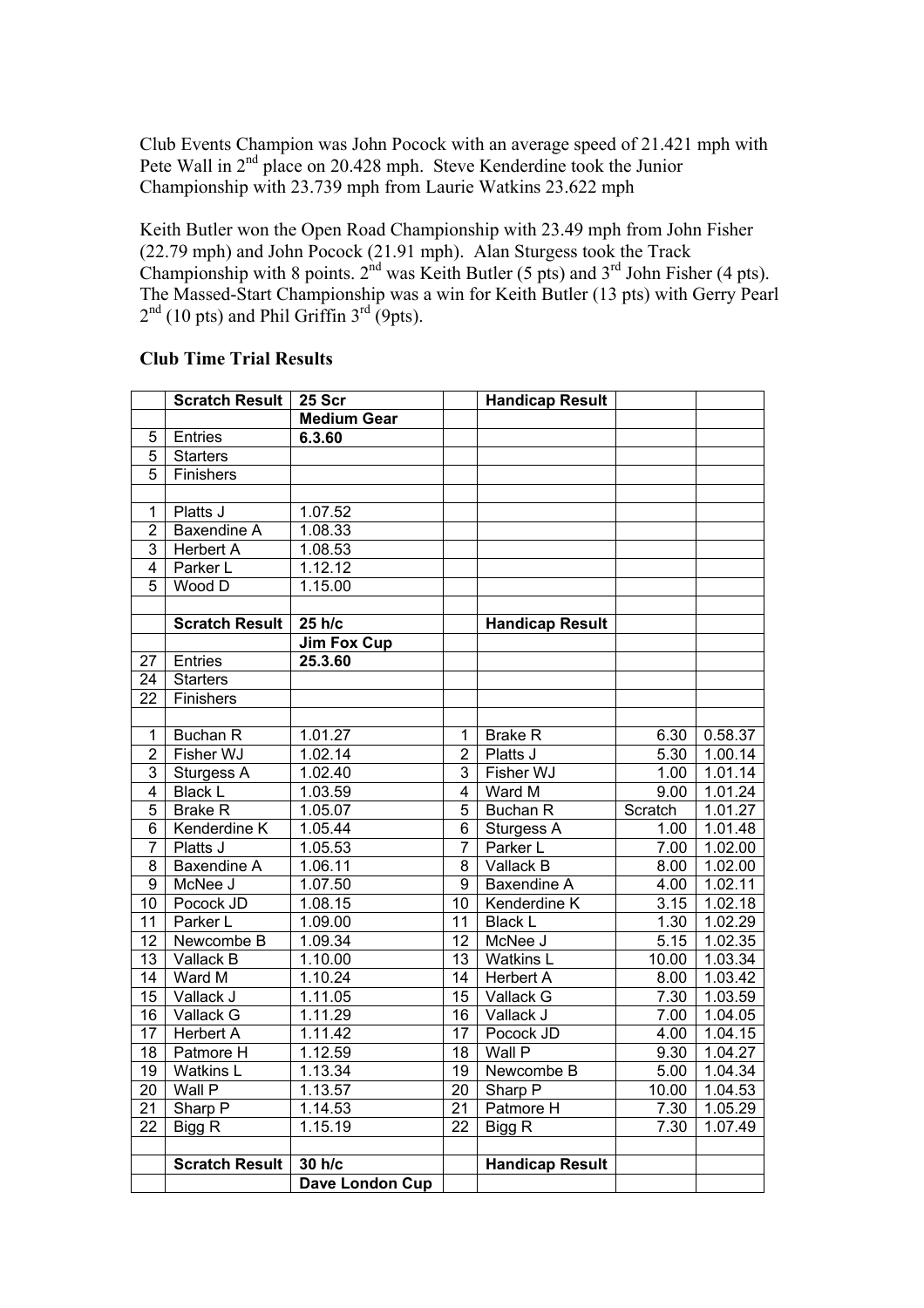| 20             | Entries               | 1.5.60                    |                |                        |               |                    |
|----------------|-----------------------|---------------------------|----------------|------------------------|---------------|--------------------|
| 18             | <b>Starters</b>       |                           |                |                        |               |                    |
| 17             | Finishers             |                           |                |                        |               |                    |
|                |                       |                           |                |                        |               |                    |
| $\mathbf{1}$   | <b>Bristow AA</b>     | 1.17.07                   | 1              | Fisher M               | 7.30          | 1.14.16            |
| $\overline{2}$ | Kerss AD              | 1.17.51                   | 2              | Kenderdine K           | 5.00          | 1.14.30            |
| 3              | Smith B               | 1.18.18                   | 3              | <b>Bristow AA</b>      | 2.30          | 1.14.37            |
| 4              | Platts J              | 1.18.36                   | 4              | Griffin P              | 4.00          | 1.14.42            |
| $\overline{5}$ | Griffin P             | 1.18.42                   | 5              | <b>Herbert A</b>       | 7.00          | 1.14.48            |
| $\overline{6}$ | Kenderdine K          | 1.19.30                   | 6              | <b>Brake R</b>         | 4.30          | 1.15.06            |
| $\overline{7}$ | <b>Brake R</b>        | 1.19.36                   | $\overline{7}$ | McNee J                | 5.00          | 1.15.14            |
| 8              | Symonds A             | 1.19.52                   | 8              | Vallack B              | 7.30          | 1.15.15            |
| $\overline{9}$ | McNee J               | 1.20.14                   | 9              | Platts J               | 3.00          | 1.15.36            |
| 10             | Newcombe B            | 1.20.23                   | 10             | Newcombe B             | 4.00          | 1.16.23            |
| 11             | Fisher M              | 1.21.46                   | 11             | Sharp P                | 11.00         | 1.17.07            |
| 12             | Herbert A             | 1.21.48                   | 12             | Patmore H              | 8.00          | 1.17.40            |
| 13             | Vallack B             | 1.22.45                   | 13             | Smith B                | 0.30          | 1.17.48            |
| 14             | Parker L              | 1.25.17                   | 14             | Kerss AD               | Scratch       | 1.17.51            |
| 15             | Vallack J             | 1.25.23                   | 15             | Symonds A              | 2.00          | 1.17.52            |
| 16             | Patmore H             | 1.25.40                   | 16             | Vallack J              | 7.00          | 1.18.23            |
| 17             | Sharp P               | 1.29.07                   | 17             | Parker L               | 6.00          | 1.19.17            |
| 18             | Watkins L             | 1.34.18                   | 18             | <b>Watkins L</b>       | 9.00          | 1.25.18            |
|                |                       |                           |                |                        |               |                    |
|                | <b>Scratch Result</b> | 2.5.60                    |                | <b>Handicap Result</b> |               |                    |
|                |                       | 50 h/c                    |                | <b>Walter Moon</b>     |               |                    |
| 9              | Entries               |                           |                |                        |               |                    |
| 9              | <b>Starters</b>       |                           |                |                        |               |                    |
| $\overline{9}$ | Finishers             |                           |                |                        |               |                    |
|                |                       |                           |                |                        |               |                    |
| $\mathbf{1}$   | Fisher WJ             | 2.08.11                   | 1              | <b>Brake R</b>         | 8.30          | 2.03.07            |
| $\overline{2}$ | <b>Brake R</b>        | 2.11.37                   | $\overline{c}$ | Wall P                 | 17.00         | 2.06.59            |
| 3              | Griffin P             | 2.12.30                   | 3              | Symonds A              | 9.30          | 2.07.02            |
| 4              | Platts J              | 2.14.58                   | 4              | Parker L               | 11.30         | 2.07.17            |
| $\overline{5}$ | Symonds A             | 2.16.32                   | $\overline{5}$ | Platts J               | 7.30          | 2.07.28            |
| $\overline{6}$ | Parker L              | 2.18.47                   | 6              | Griffin P              | 4.00          | 2.08.30            |
| $\overline{7}$ | Vallack B             | 2.22.09                   | $\overline{7}$ | Vallack B              | 12.30         | 2.09.59            |
| $\overline{8}$ | Wall P                | 2.23.59                   | 8              | Fisher WJ              | plus 2.00     | 2.10.11            |
| $\overline{9}$ | Patmore H             | 2.24.07                   | $\overline{9}$ | Patmore H              | 11.00         | 2.13.07            |
|                |                       |                           |                |                        |               |                    |
|                | <b>Scratch Result</b> | <b>Purley to Brighton</b> |                | <b>Handicap Result</b> |               |                    |
| 17             | Entries               | 26th June                 |                |                        |               |                    |
| 15             | <b>Starters</b>       |                           |                |                        |               |                    |
| 15             | <b>Finishers</b>      |                           |                |                        |               |                    |
|                |                       |                           |                |                        |               |                    |
| $\mathbf 1$    | Griffin P             | 1.32.22                   | 1              | Fisher M               | 3.00          | 1.30.54            |
| $\overline{2}$ | Fisher M              | 1.33.54                   | $\overline{2}$ | <b>Herbert A</b>       | 4.00          | 1.31.53            |
| 3              | Newcombe B            | 1.34.05                   | 3              | Newcombe B             | 2.00          | 1.32.05            |
| 4              | Dennis C              | 1.34.32                   | 4              | Griffin P              | Scratch       | 1.32.22            |
| 5              | Pocock JD             | 1.34.38                   | 5              | Pocock JD              | 2.00          | 1.32.38            |
| 6              | Herbert A             | 1.35.53                   | 6              | Wall P                 | 8.00          | 1.33.17            |
|                | Edmunds G             | 1.38.03                   | 7              | Patmore H              | 6.00          | 1.33.41            |
|                | <b>Watkins L</b>      | 1.38.30                   | 8              | Dennis C               | Scratch       | 1.34.32            |
| 7              | Patmore H             | 1.39.41                   | 9              | Sharp P                | 9.00          | 1.34.52            |
| 8              |                       |                           |                |                        |               |                    |
| 9              |                       |                           |                |                        |               |                    |
| 10             | Wall P                | 1.41.17                   | 10             | <b>Watkins L</b>       | 3.00          | 1.35.30            |
| 11             | Sharp P               | 1.43.52                   | 11             | Bigg R                 | 10.00         | 1.36.02            |
| 12             | Parker L              | 1.45.39                   | 12             | Edmunds G              | 1.00          | 1.37.03            |
| 13<br>14       | Bigg R<br>Norris A    | 1.46.02<br>1.47.01        | 13<br>14       | Osborn G<br>Parker L   | 10.00<br>1.45 | 1.41.29<br>1.43.55 |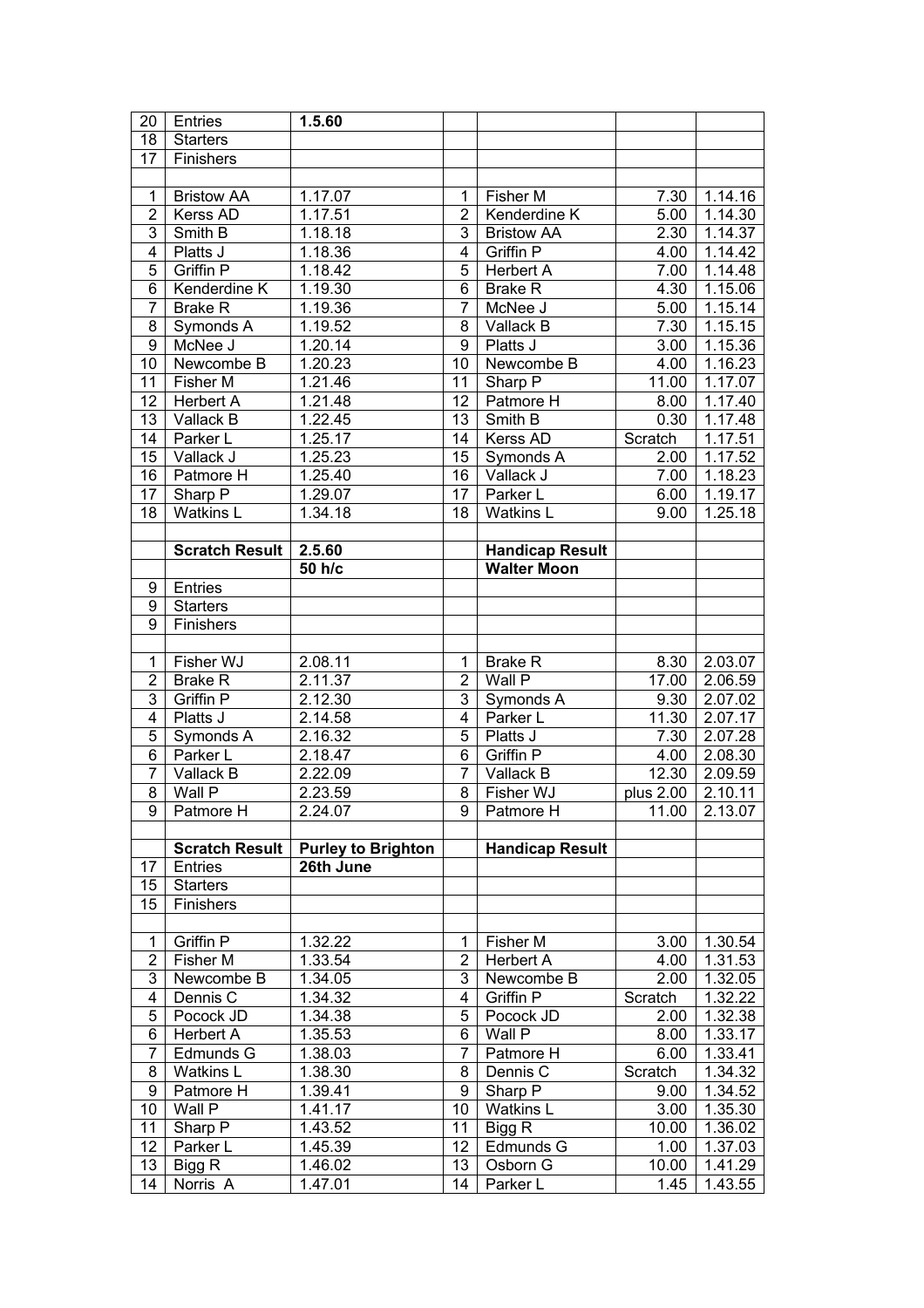| 15                      | Osborn G                   | 1.51.29               |        | 15             | Norris <sub>A</sub>    | 0.30      | 1.46.31 |
|-------------------------|----------------------------|-----------------------|--------|----------------|------------------------|-----------|---------|
|                         |                            |                       |        |                |                        |           |         |
|                         | <b>Scratch Result</b>      | <b>100 Scr</b>        |        |                |                        |           |         |
|                         |                            | <b>Goss Green Cup</b> |        |                |                        |           |         |
| 5                       | Entries                    |                       |        |                |                        |           |         |
| 3                       | <b>Starters</b>            |                       |        |                |                        |           |         |
| $\overline{2}$          | Finishers                  |                       |        |                |                        |           |         |
|                         |                            |                       |        |                |                        |           |         |
| $\mathbf{1}$            | Pocock JD                  | 4.54.50               |        |                |                        |           |         |
| $\overline{2}$          | Wall P                     | 5.11.26               |        |                |                        |           |         |
|                         |                            |                       |        |                |                        |           |         |
|                         |                            |                       |        |                |                        |           |         |
|                         | <b>Scratch Result</b>      | 25 h/c                |        |                | <b>Handicap Result</b> |           |         |
| 20                      | Entries                    | 25.7.60               |        |                |                        |           |         |
| 16                      | <b>Starters</b>            |                       |        |                |                        |           |         |
| 16                      | Finishers                  |                       |        |                |                        |           |         |
|                         |                            |                       |        |                |                        |           |         |
| $\mathbf 1$             | Sturgess A                 | 0.58.49               |        | 1              | Bigg R                 | 10.00     | 0.59.09 |
| $\overline{2}$          | <b>Butler KS</b>           | 0.59.27               |        | $\overline{2}$ | Sharp $\overline{P}$   | 10.00     | 0.59.23 |
| 3                       | <b>Black L</b>             | 1.01.05               |        | 3              | <b>Brake R</b>         | 2.00      | 0.59.42 |
| $\overline{\mathbf{4}}$ | <b>Brake R</b>             | 1.01.42               |        | 4              | Patmore H              | 7.00      | 0.59.45 |
| 5                       | Platts J                   | 1.04.03               |        | 5              | <b>Black L</b>         | 1.00      | 1.00.05 |
| 6                       | Newcombe B                 | 1.04.12               |        | 6              | Newcombe B             | 3.45      | 1.00.30 |
| $\overline{7}$          | <b>Griffin P</b>           | 1.04.15               |        | 7              | Pocock JD              | 4.00      | 1.00.36 |
| 8                       | Pocock JD                  | 1.04.36               |        | 8              | Platts J               | 3.00      | 1.01.03 |
| 9                       | Bromley A                  | 1.06.13               |        | 9              | <b>Herbert A</b>       | 5.30      | 1.01.11 |
| 10                      | <b>Herbert A</b>           | 1.06.41               |        | 10             | Griffin P              | 4.00      | 1.01.12 |
| 11                      | Patmore H                  | 1.06.45               |        | 11             | <b>Butler KS</b>       | plus 2.00 | 1.01.27 |
| 12                      |                            | 1.09.09               |        | 12             | Wall P                 | 7.00      | 1.02.26 |
|                         | Bigg R<br><b>Watkins L</b> |                       |        | 13             |                        |           |         |
| 13                      |                            | 1.09.10               |        |                | Watkins L              | 5.00      | 1.04.10 |
| 14                      | Sharp P                    | 1.09.23               |        | 14             | Norris A               | 4.30      | 1.05.19 |
| 15                      | Wall P                     | 1.09.26               |        |                | Sturgess A             |           | T.T.    |
| 16                      | Norris A                   | 1.09.49               |        |                | <b>Bromley A</b>       |           | T.T.    |
|                         |                            |                       |        |                |                        |           |         |
|                         |                            |                       |        |                |                        |           |         |
|                         |                            |                       |        |                |                        |           |         |
|                         |                            |                       |        |                |                        |           |         |
|                         |                            |                       |        |                |                        |           |         |
|                         |                            |                       |        |                |                        |           |         |
|                         |                            |                       |        |                |                        |           |         |
|                         | <b>Scratch Result</b>      | 12 hours              |        |                | <b>Handicap Result</b> |           |         |
|                         |                            | <b>Rotherham Cup</b>  |        |                |                        |           |         |
| 5                       | Entries                    | 28.8.60               |        |                |                        |           |         |
| 5                       | <b>Starters</b>            |                       |        |                |                        |           |         |
| $\overline{4}$          | Finishers                  |                       |        |                |                        |           |         |
|                         |                            |                       |        |                |                        |           |         |
| 1                       | Pocock JD                  |                       | 237.50 | 1              | Vallack B              | 29.00     | 262.50  |
| $\overline{2}$          | Vallack B                  |                       | 233.50 | 2              | Wall $\overline{P}$    | 28.00     | 256.07  |
| 3                       | Wall P                     |                       | 228.07 | 3              | Pocock JD              | 15.00     | 252.50  |
| $\overline{4}$          | Patmore H                  |                       | 216.40 | $\overline{4}$ | Patmore H              | 30.00     | 246.40  |
|                         |                            |                       |        |                |                        |           |         |
|                         | <b>Scratch Result</b>      | 50 h/c                |        |                | <b>Handicap Result</b> |           |         |
| 7                       | Entries                    | <b>Fryco Cup</b>      |        |                |                        |           |         |
| 7                       | <b>Starters</b>            | 4.9.60                |        |                |                        |           |         |
| 6                       | Finishers                  |                       |        |                |                        |           |         |
|                         |                            |                       |        |                |                        |           |         |
| 1                       | Saunders L                 | $2.13.\overline{24}$  |        | 1              | Wall P                 | 8.00      | 2.11.27 |
| $\overline{2}$          | Pocock JD                  | 2.14.24               |        | 2              | Pocock JD              | 2.00      | 2.12.24 |
| $\overline{3}$          |                            |                       |        | 3              |                        |           |         |
|                         | Kerss AD                   | 2.16.11               |        |                | Saunders L             | Scratch   | 2.13.24 |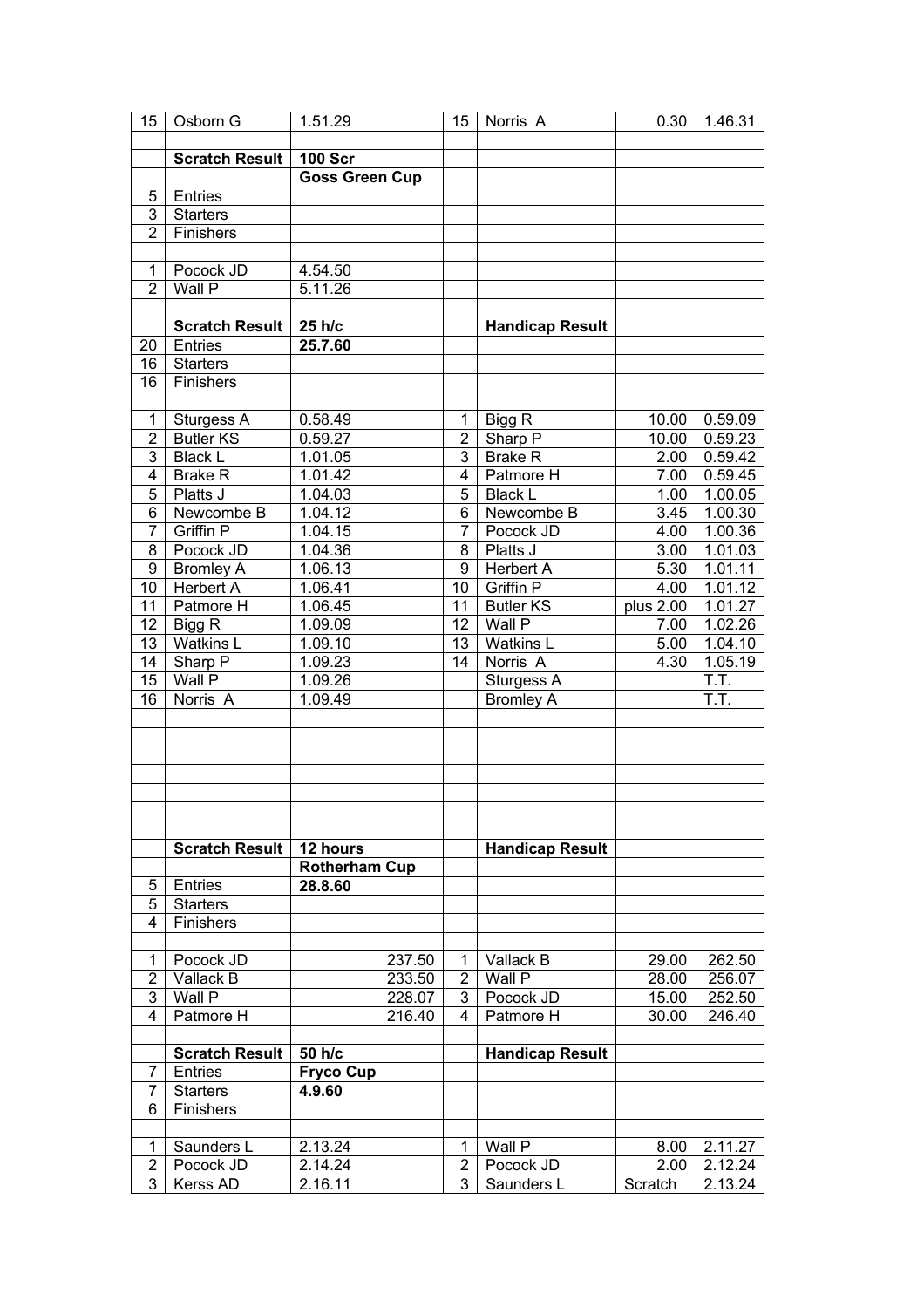| 4              | Wall P                | 2.19.27           |       | 4              | <b>Herbert A</b>       | 8.00    | 2.14.51 |
|----------------|-----------------------|-------------------|-------|----------------|------------------------|---------|---------|
| 5              | Platts J              | 2.19.43           |       | 5              | Kerss AD               | 1.00    | 2.15.11 |
| $\overline{6}$ | <b>Herbert A</b>      | 2.22.51           |       | 6              | Platts J               | 3.00    | 2.16.43 |
|                |                       |                   |       |                |                        |         |         |
|                | <b>Scratch Result</b> | 25 h/c            |       |                | <b>Handicap Result</b> |         |         |
|                |                       | 2.10.60           |       |                | <b>Mayne Cup</b>       |         |         |
| $\overline{2}$ | Entries               |                   |       |                |                        |         |         |
| 16             | <b>Starters</b>       |                   |       |                |                        |         |         |
| 16             | Finishers             |                   |       |                |                        |         |         |
|                |                       |                   |       |                |                        |         |         |
| $\mathbf{1}$   | Sturgess A            | 0.59.36           |       | 1              | <b>Tugwell R</b>       | 7.30    | 0.58.20 |
| $\overline{2}$ | <b>Black L</b>        | 1.00.20           |       | $\overline{2}$ | <b>Black L</b>         | 1.45    | 0.58.35 |
| $\overline{3}$ | <b>Brake R</b>        | 1.02.32           |       | $\overline{3}$ | Platts J               | 4.30    | 0.58.43 |
| $\overline{4}$ | Platts J              | 1.03.13           |       | $\overline{4}$ | Sturgess A             | Scratch | 0.59.36 |
| $\overline{5}$ | Kenderdine K          | 1.03.47           |       | $\overline{5}$ | Vallack B              | 7.15    | 1.00.11 |
| $\overline{6}$ | <b>Watkins L</b>      | 1.05.31           |       | $\overline{6}$ | Kenderdine K           | 3.30    | 1.00.17 |
| $\overline{7}$ | <b>Tugwell R</b>      | 1.05.50           |       | $\overline{7}$ | <b>Brake R</b>         | 2.00    | 1.00.32 |
| 8              | <b>Herbert A</b>      | 1.06.31           |       | 8              | Sharp P                | 8.00    | 1.00.50 |
| $\overline{9}$ | Vallack B             | 1.07.26           |       | $\overline{9}$ | Wall P                 | 7.30    | 1.00.55 |
| 10             | Wall P                | 1.08.25           |       | 10             | <b>Watkins L</b>       | 4.30    | 1.01.01 |
| 11             | Sharp P               | 1.08.50           |       |                | <b>Herbert A</b>       | 5.30    | 1.01.01 |
| 12             | Sailing M             | 1.11.15           |       | 12             | Vallack G              | 8.30    | 1.03.25 |
| 13             | Vallack G             | 1.11.55           |       | 13             | Sailing M              | 7.00    | 1.04.15 |
| 14             | Parker L              | 1.13.44           |       | 14             | East M                 | 10.00   | 1.05.02 |
| 15             | East M                | 1.15.02           |       | 15             | Parker L               | 5.15    | 1.08.29 |
| 16             | Bigg R                | 1.26.36           |       | 16             | Bigg R                 | 9.30    | 1.17.06 |
|                |                       |                   |       |                |                        |         |         |
|                | <b>Scratch Result</b> | <b>Hill Climb</b> |       |                |                        |         |         |
|                |                       | 9.10.60           |       |                |                        |         |         |
| 6              | Entries               |                   |       |                |                        |         |         |
| 6              | <b>Starters</b>       |                   |       |                |                        |         |         |
| $\overline{6}$ | Finishers             |                   |       |                |                        |         |         |
|                |                       |                   |       |                |                        |         |         |
| $\mathbf{1}$   | Fisher WJ             | 3.49.3            |       |                |                        |         |         |
| $\overline{2}$ | Platts J              | 4.05.2            |       |                |                        |         |         |
| $\overline{3}$ | Pocock JD             | 4.29.2            |       |                |                        |         |         |
| $\overline{4}$ | <b>Butler KS</b>      | 4.29.2            |       |                |                        |         |         |
| $\overline{5}$ | Wall P                | 4.41.2            |       |                |                        |         |         |
| 6              | Smith B               | 5.00.3            |       |                |                        |         |         |
|                | <b>Scratch Result</b> | 10 Scr            |       |                |                        |         |         |
|                |                       | Junior            |       |                |                        |         |         |
| 9              | Entries               | 24.4.60           |       |                |                        |         |         |
| 9              | <b>Starters</b>       |                   |       |                |                        |         |         |
| 9              | Finishers             |                   |       |                |                        |         |         |
|                |                       |                   |       |                |                        |         |         |
| $\mathbf{1}$   | Kenderdine K          |                   | 25.42 |                |                        |         |         |
| $\overline{2}$ |                       |                   |       |                |                        |         |         |
| 3              | <b>Herbert A</b>      |                   | 26.13 |                |                        |         |         |
|                | <b>Watkins L</b>      |                   | 26.43 |                |                        |         |         |
| 4              | Ward M                |                   | 27.15 |                |                        |         |         |
| 5              | Vallack G             |                   | 28.03 |                |                        |         |         |
| 6              | Sharp P               |                   | 28.38 |                |                        |         |         |
| $\overline{7}$ | Carpenter A           |                   | 28.38 |                |                        |         |         |
| 8              | Bigg R                |                   | 28.48 |                |                        |         |         |
| $\overline{9}$ | Wood J                |                   | 28.55 |                |                        |         |         |
|                |                       |                   |       |                |                        |         |         |
|                | <b>Scratch Result</b> | 15 Scr            |       |                |                        |         |         |
| 6              | Entries               | Junior<br>29.5.60 |       |                |                        |         |         |